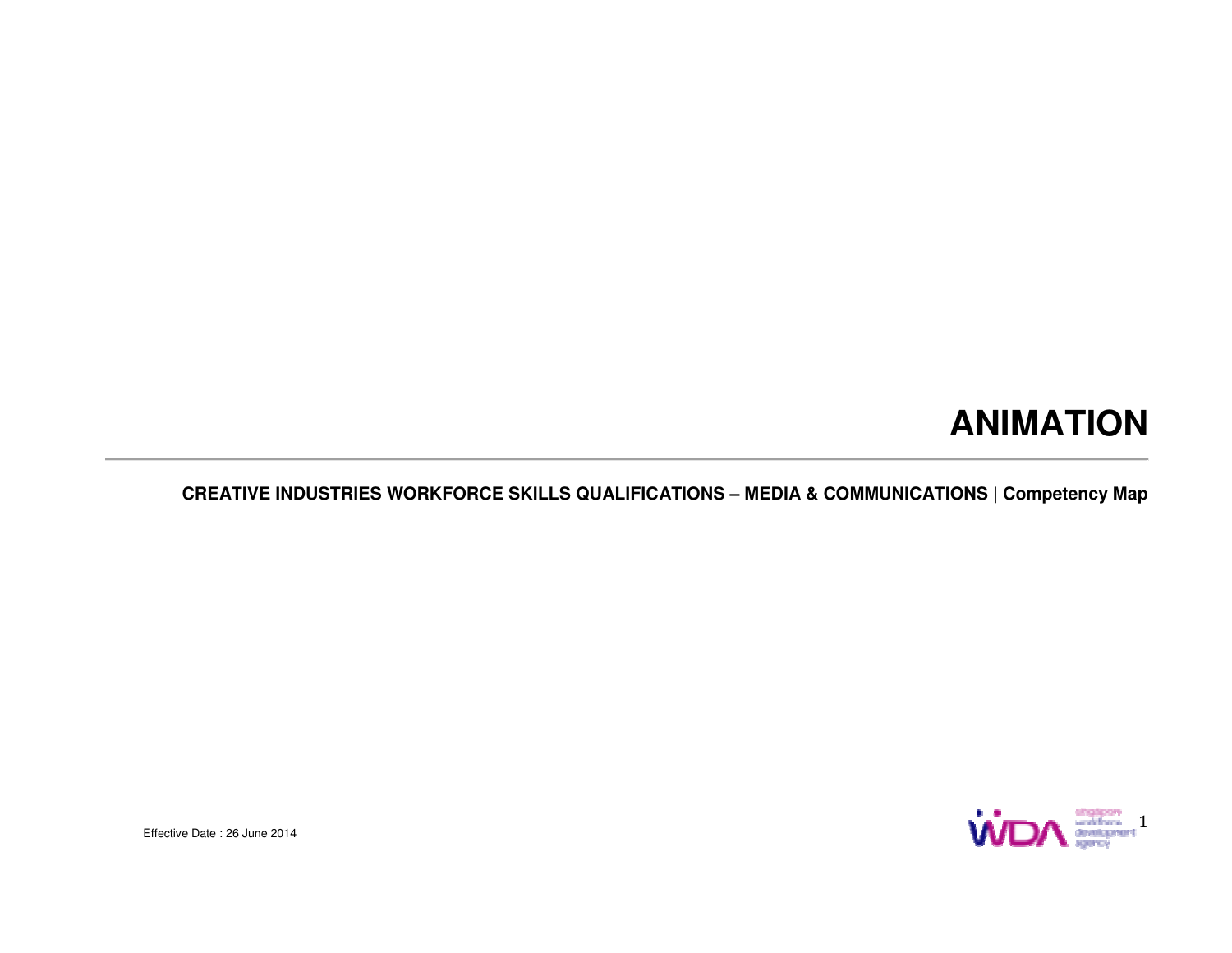#### **INTRODUCTION** | ANIMATION

#### **INTRODUCTION TO THE ANIMATION COMPETENCY MAP**

The Animation Competency Map is part of the Creative Industries Workforce Skills Qualifications (WSQ) Framework, which comprises 26 competency maps covering three Creative Industries clusters of Arts and Culture, Design and Media and Communications.

| <b>DESIGN</b>               | <b>MEDIA AND COMMUNICATIONS</b>           |
|-----------------------------|-------------------------------------------|
| <b>Architecture</b>         | Advertising                               |
| <b>Exhibition Design</b>    | <b>Broadcast</b>                          |
| <b>Interior Design</b>      | <b>Direct &amp; Interactive Marketing</b> |
| <b>Industrial Design</b>    | Film & TV                                 |
| <b>Visual Communication</b> | Digital Media - Animation                 |
|                             | Digital Media - Games Development         |
|                             | Digital Media - Interactive Media         |
|                             | <b>Library &amp; Information Services</b> |
|                             | Media                                     |
|                             | <b>Music</b>                              |
|                             | <b>Public Relations</b>                   |
|                             | <b>Printing</b>                           |
|                             | <b>Publishing - Book</b>                  |
|                             | <b>Publishing - Magazine</b>              |
|                             | Publishing - Web                          |
|                             |                                           |

Each competency map of the Creative Industries WSQ Framework has been endorsed by the Manpower Skills and Training Council to steer the training and development of professionals in the Creative Industries.

This Animation Competency Map provides an overview of the competencies required of different functions and job roles of the Animation industry. The development of the Animation Competency Map was guided by the Industry Key Purpose (IKP) and it was developed after detailed consultation with representatives from the Animation industry.

Each of the competency units listed in this competency map are further developed into competency standards that provide information on the expected work activities, expected work outcomes and skills and knowledge required of a person to perform the work activities addressed by the competency standards. The competency units are further grouped together into qualifications to provide guides for competency progression pathways for the Animation industry.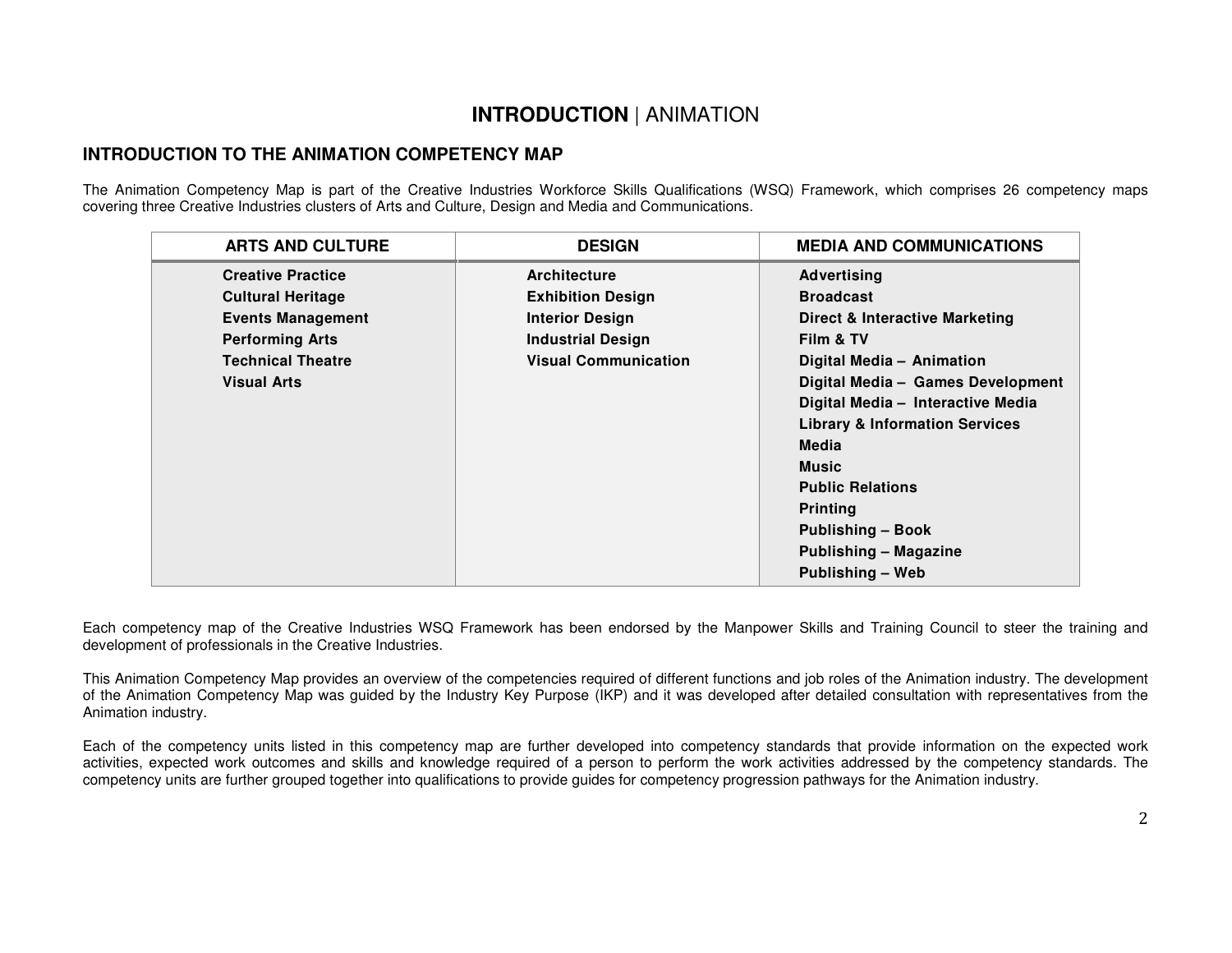#### **INTRODUCTION** | ANIMATION

The Animation Competency Map serves as a resource for employers and individuals to chart training and development and career development pathways and fortraining providers to identify potential training programmes to develop and deliver.

The details of the competency standards and qualifications documents are recorded in separate documents from the Animation Competency Map and should be read together to serve the needs of employers, individuals and training providers.

The Animation Competency Map would be reviewed on a regular basis (i.e., at least every three years). This will help to ensure that the Animation Competency Map is current and continually meet industry needs.

#### **CONTENTS**

| Introduction to Animation Competency Map |    |  |
|------------------------------------------|----|--|
| <b>Industry Key Purpose</b>              | 4  |  |
| <b>Job Titles</b>                        | 5  |  |
| <b>Competency Units</b>                  | 6  |  |
| <b>Competency Categories</b>             |    |  |
| <b>Art Competencies</b>                  | 8  |  |
| <b>Business Competencies</b>             | 20 |  |
| <b>Technical Competencies</b>            | 23 |  |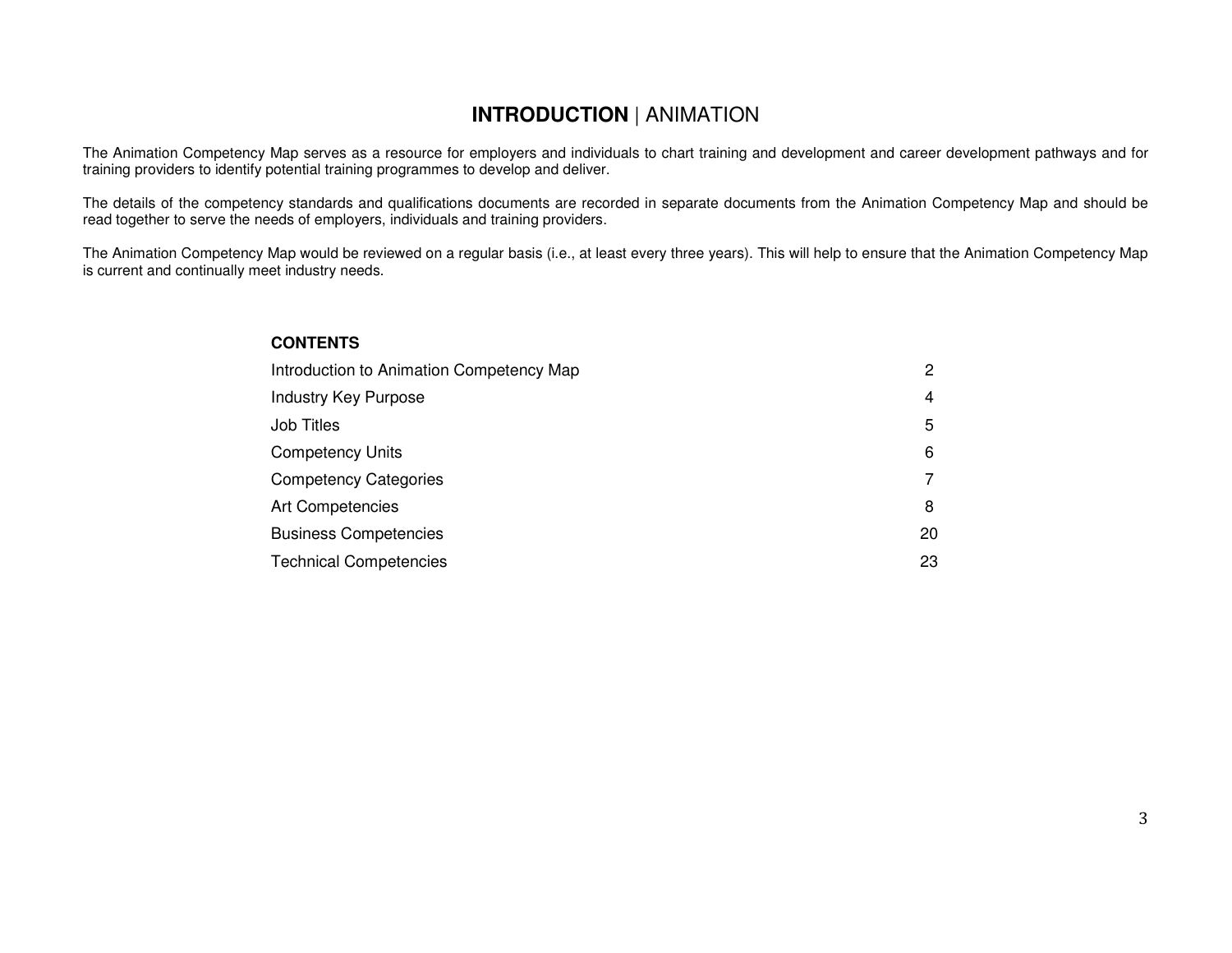#### **INDUSTRY KEY PURPOSE** | ANIMATION

#### **Industry Key Purpose**

The Industry Key Purpose describes what the industry delivers in terms of product and services meeting the needs of industry, the attributes/attitudes of workforce, and the aspirations of the industry. The Key Industry Purpose provides guidance and direction in the development of the competency map and identification of competency units so as to ensure that the competency units listed in the competency map would help the industry to achieve its industry key purpose.

**Animation Industry Key Purpose: To support the development and delivery of creative art forms in different genres contributing towards enhancing the quality of life in the community.**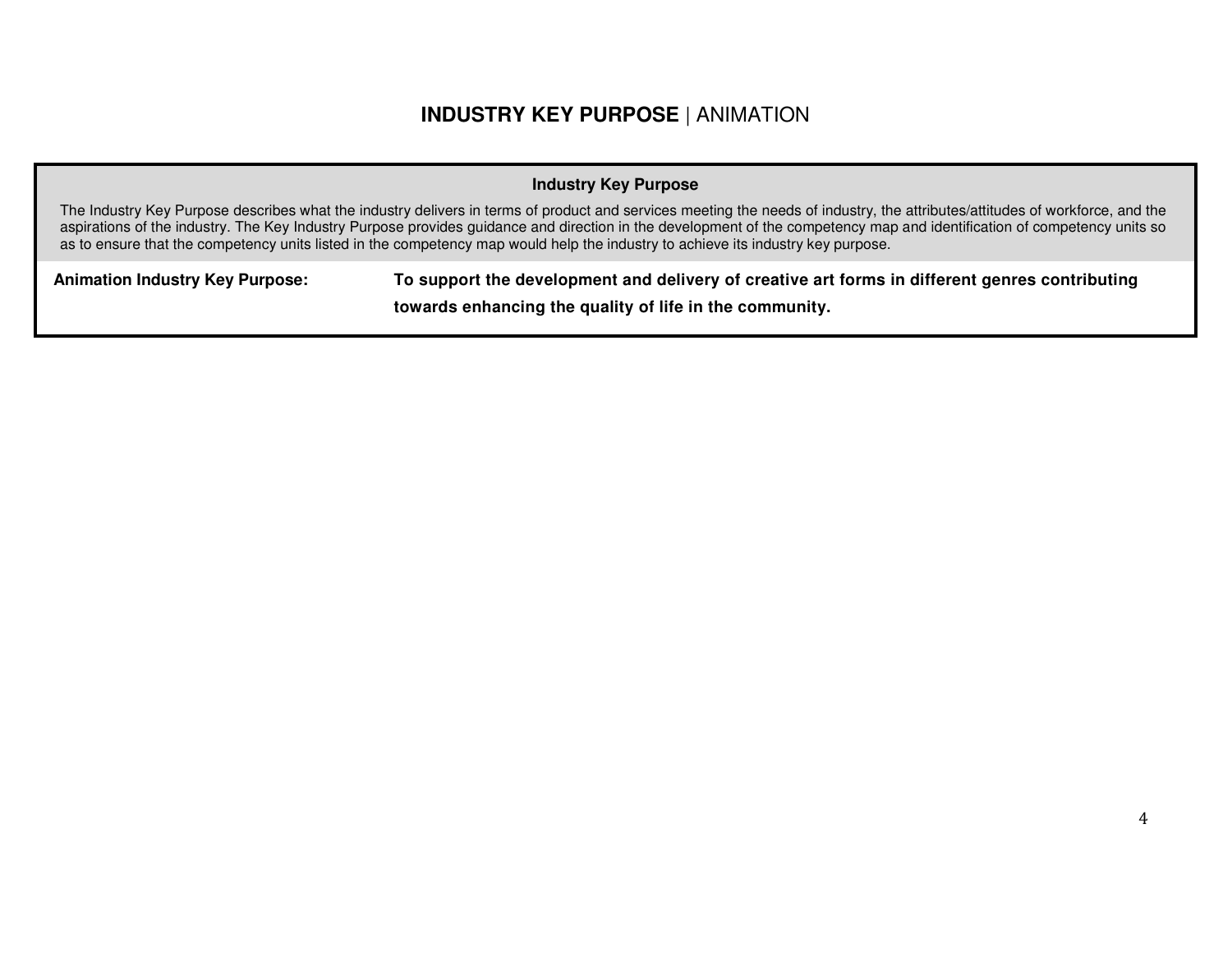#### **JOB TITLES** | ANIMATION

The following provides an overview of the various functions and job roles within a typical Animation organisation. Competency Units are identified and sorted based on the functions, job role and WSQ qualifications level, to enable identification and development of appropriate training and development interventions by employers, individuals and training providers and to enable planning of progression and development pathways.

| <b>WSQ</b>     | <b>Functional Track</b>                                                                                                                                                                                                                                                                                                                            |                           |                                                                                                                                                             |  |  |  |  |
|----------------|----------------------------------------------------------------------------------------------------------------------------------------------------------------------------------------------------------------------------------------------------------------------------------------------------------------------------------------------------|---------------------------|-------------------------------------------------------------------------------------------------------------------------------------------------------------|--|--|--|--|
| <b>Levels</b>  | Art                                                                                                                                                                                                                                                                                                                                                | <b>Business</b>           | <b>Technical</b>                                                                                                                                            |  |  |  |  |
| 6              | Director                                                                                                                                                                                                                                                                                                                                           | <b>Executive Producer</b> |                                                                                                                                                             |  |  |  |  |
| 5              | <b>Art Director</b><br><b>Animation Director</b><br><b>CG Supervisor</b>                                                                                                                                                                                                                                                                           | Producer                  | <b>Chief Technical</b><br><b>Director</b>                                                                                                                   |  |  |  |  |
| 4              | Lead/ Senior Story Writer<br>Lead/ Senior Concept Artist<br>Lead/ Senior Animator<br>Lead/ Senior Modeler/ Lead/<br><b>Senior Texture Artist</b><br>Lead/ Senior Lighter<br>Lead/ Senior Rigger<br>Lead/ Senior Compositor / Lead/<br>Senior 3D Compositor<br>Editor                                                                               |                           | Rendering Lead<br><b>IT Manager</b><br><b>Technical Director</b>                                                                                            |  |  |  |  |
| 3              | Story Writer / Writer<br><b>Concept Artist</b><br>Background Artist/ Matte Painter<br><b>Pre-Visualisation Artist</b><br>Layout Artist<br><b>Storyboard Artist</b><br>Animator<br>3D Modeler / Texture Artist /<br><b>Shading Artist</b><br>Lighter<br>Rigger<br><b>Matte Painter</b><br>Compositor / 3D Tracking<br>Compositor /<br>3D Compositor |                           | Render Wrangler<br>Systems Administrator<br>Programmer /<br>Developer /<br>System Programmer /<br>Flash Developer<br><b>Assistant Technical</b><br>Director |  |  |  |  |
| $\overline{2}$ | Rotoscoping Artist<br>Project Coordinator / Production<br>Assistant                                                                                                                                                                                                                                                                                |                           | <b>Technical Assistant</b>                                                                                                                                  |  |  |  |  |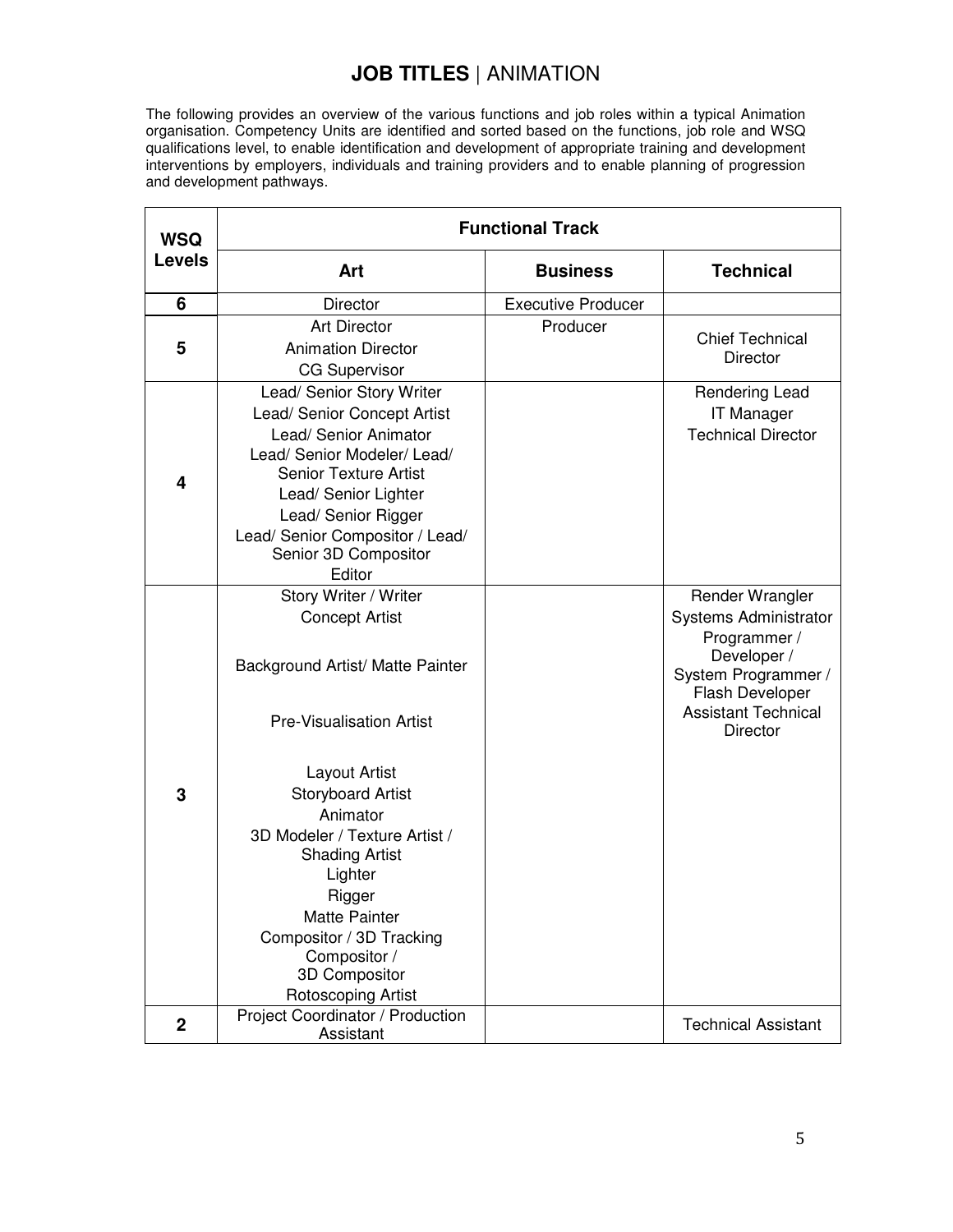#### **COMPETENCY UNITS** | ANIMATION

|                                                                                                                                                                                                                                                                                                                                                                                                                                   | <b>Competency Units</b>                                                                                                                                                                                                                                                        |  |  |  |  |  |  |
|-----------------------------------------------------------------------------------------------------------------------------------------------------------------------------------------------------------------------------------------------------------------------------------------------------------------------------------------------------------------------------------------------------------------------------------|--------------------------------------------------------------------------------------------------------------------------------------------------------------------------------------------------------------------------------------------------------------------------------|--|--|--|--|--|--|
| <b>Competency unit:</b>                                                                                                                                                                                                                                                                                                                                                                                                           | A competency unit represents a set of work activities that can be undertaken by an individual, and the skills, knowledge and abilities associated with<br>the work activities that can be used to certify an individual's competence in performing the set of work activities. |  |  |  |  |  |  |
| A competency unit code is assigned to each competency unit to identify the WSQ framework and competency category that the competency unit<br><b>Competency unit code:</b><br>originates from. The competency unit code also identifies the WSQ qualifications level that is associated with the competency unit providing an<br>indication of the level of complexity of skills and knowledge required under the competency unit. |                                                                                                                                                                                                                                                                                |  |  |  |  |  |  |
|                                                                                                                                                                                                                                                                                                                                                                                                                                   | For example, for a competency unit coded as CI-AN-429S-0:                                                                                                                                                                                                                      |  |  |  |  |  |  |
|                                                                                                                                                                                                                                                                                                                                                                                                                                   | 'Cl' indicates that the competency unit originates from the Creative Industries WSQ framework;                                                                                                                                                                                 |  |  |  |  |  |  |
|                                                                                                                                                                                                                                                                                                                                                                                                                                   | 'AN' indicates that the competency unit originates from the competency category of Animation; '4' indicates that it is pegged to WSQ<br>qualifications level 4 which is WSQ Diploma level;                                                                                     |  |  |  |  |  |  |
|                                                                                                                                                                                                                                                                                                                                                                                                                                   | '29' is the serial number assigned to the competency unit;                                                                                                                                                                                                                     |  |  |  |  |  |  |
|                                                                                                                                                                                                                                                                                                                                                                                                                                   | 'S' indicates that the competency unit is usually a specialization unit when used by an individual to achieve a WSQ qualification, other types of<br>units include core units ('C') and elective units ('E'); and                                                              |  |  |  |  |  |  |
|                                                                                                                                                                                                                                                                                                                                                                                                                                   | '0' indicates the version number of the competency unit which would increase as the competency unit is reviewed at every review cycle.                                                                                                                                         |  |  |  |  |  |  |
|                                                                                                                                                                                                                                                                                                                                                                                                                                   |                                                                                                                                                                                                                                                                                |  |  |  |  |  |  |

The competencies units of the Animation competency map are presented according as shown below, starting from Arts, to Business and finally the Technical track.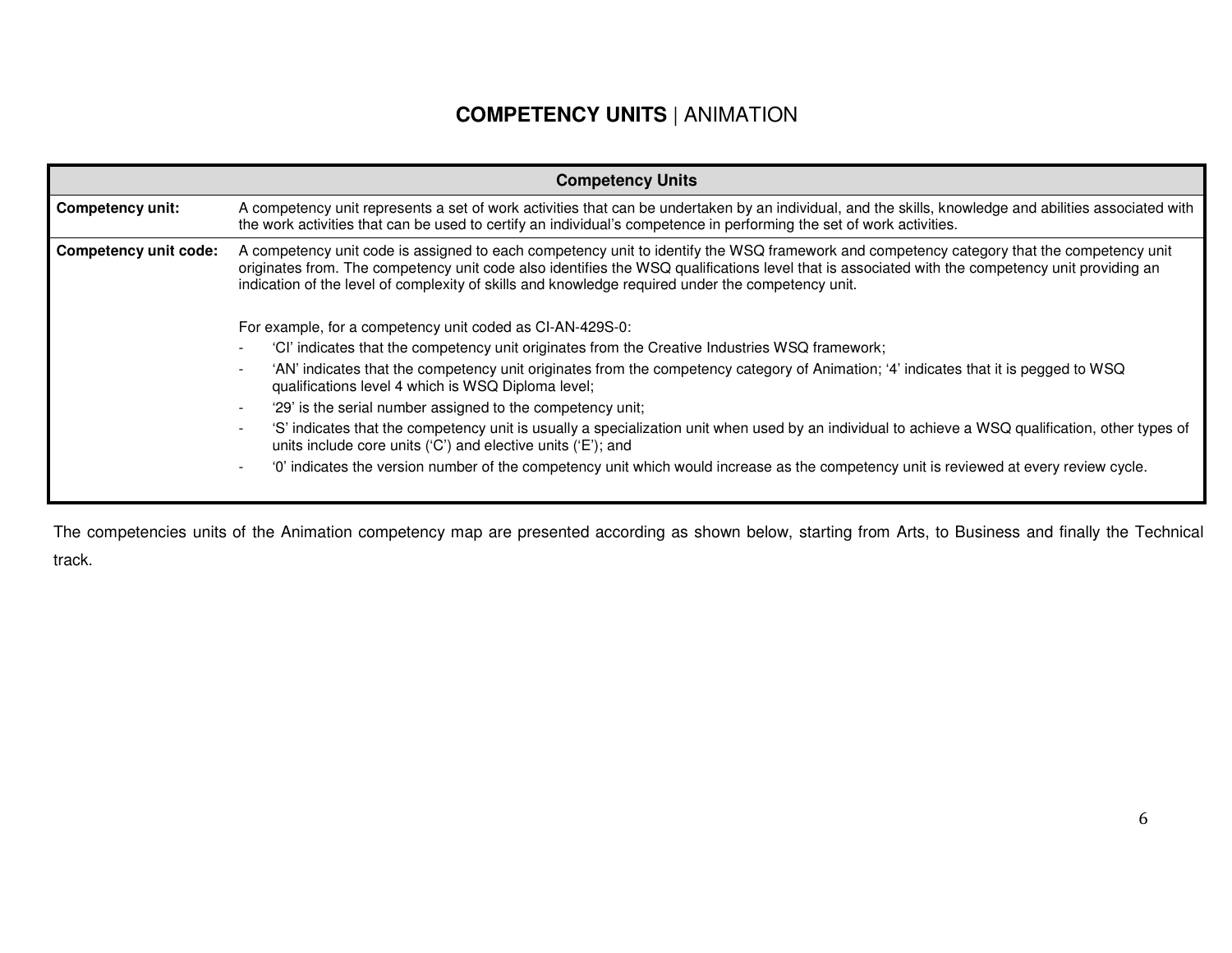#### **COMPETENCY CATEGORIES** | ANIMATION

This section explains the use of the various Competency Categories in the Animation Competency Map and the imported competencies from other WSQ frameworks.

| <b>Competency Categories</b><br>The Competency Category indicates the functional nature of the skills and knowledge identified under a competency unit. The competency categories that are found<br>within the Creative Industries WSQ framework and relevant to the Animation Competency Map and their descriptors are presented below. |                                                                                                                                                                      |  |  |  |  |  |
|------------------------------------------------------------------------------------------------------------------------------------------------------------------------------------------------------------------------------------------------------------------------------------------------------------------------------------------|----------------------------------------------------------------------------------------------------------------------------------------------------------------------|--|--|--|--|--|
| <b>Animation (AN)</b>                                                                                                                                                                                                                                                                                                                    | <b>Marketing and Public Relations (MPR)</b>                                                                                                                          |  |  |  |  |  |
| Covers skills and knowledge required for conceptualising, developing and producing<br>animation.                                                                                                                                                                                                                                         | Covers skills and knowledge required for conceptualising, designing, implementing<br>opportunities for maximising sales and promotion of goods, services and people. |  |  |  |  |  |
| <b>Change and Innovation (CI)</b>                                                                                                                                                                                                                                                                                                        | <b>Project Management (PM)</b>                                                                                                                                       |  |  |  |  |  |
| Covers skills and knowledge required for inspiring an environment to encourage<br>change and innovation within the working environment.                                                                                                                                                                                                  | Covers organising and managing resources in such a way that the project is<br>completed within defined scope, quality, time and cost constraints.                    |  |  |  |  |  |
| <b>Communications (COM)</b>                                                                                                                                                                                                                                                                                                              | <b>Television and Film Design (TVD)</b>                                                                                                                              |  |  |  |  |  |
| Covers the transmission of thoughts, ideas and feelings from one's mind to another to<br>accomplish tasks and to achieve goals.                                                                                                                                                                                                          | Covers the conceptual and technical skills needed to produce the overall design feel<br>and components of design for television and film.                            |  |  |  |  |  |
| <b>Games Development (GD)</b>                                                                                                                                                                                                                                                                                                            | <b>Television Production (TVP)</b>                                                                                                                                   |  |  |  |  |  |
| Covers the games design and games programming skills and knowledge of games<br>development.                                                                                                                                                                                                                                              | Covers the skills and attributes needed to manage the process of film, television and<br>radio programme making.                                                     |  |  |  |  |  |

|           | Legend of Imported Competency Unit from other WSQ frameworks |                                   |                                                                             |  |  |  |
|-----------|--------------------------------------------------------------|-----------------------------------|-----------------------------------------------------------------------------|--|--|--|
| <b>BM</b> | <b>Business Management WSQ Framework</b>                     | <b>PM</b>                         | Project Management Competency Category                                      |  |  |  |
| IT        | IT WSQ Framework / National Infocomm Competency              | IT Management Competency Category |                                                                             |  |  |  |
|           | Framework (NICF)                                             | DD                                | Development & Deployment Competency Category                                |  |  |  |
|           |                                                              | <b>DM</b>                         | Database Management Competency Category                                     |  |  |  |
|           |                                                              | <b>IS</b>                         | Infrastructure Support Competency Category                                  |  |  |  |
|           |                                                              | <b>NMM</b>                        | Network Operations Management, Monitoring & Maintenance Competency Category |  |  |  |
|           |                                                              | SS                                | <b>System Support Competency Category</b>                                   |  |  |  |
| LPM       | Leadership and People Management WSQ Framework               | <b>CHG</b>                        | Drive Change Competency Category                                            |  |  |  |
|           |                                                              | <b>DEV</b>                        | Develop People Competency Category                                          |  |  |  |
|           |                                                              | <b>PER</b>                        | Personal Effectiveness Competency Category                                  |  |  |  |
|           |                                                              | <b>RES</b>                        | Achieve Results Competency Category                                         |  |  |  |
|           |                                                              | <b>RLT</b>                        | <b>Build Relationships Competency Category</b>                              |  |  |  |
|           |                                                              | <b>VIS</b>                        | Lead with Vision Competency Category                                        |  |  |  |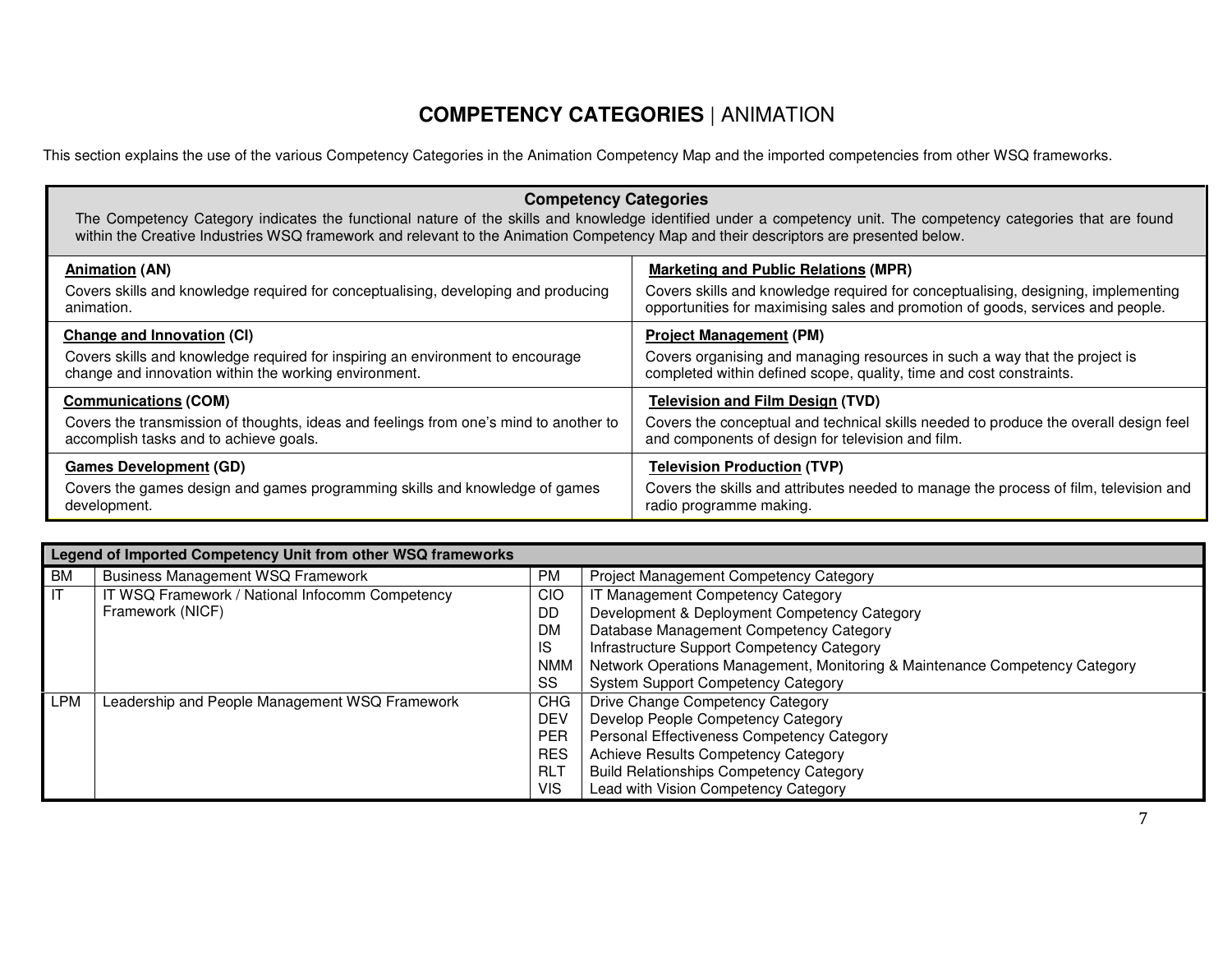# **ART** | FUNCTIONAL TRACK

ANIMATION **Competency Map**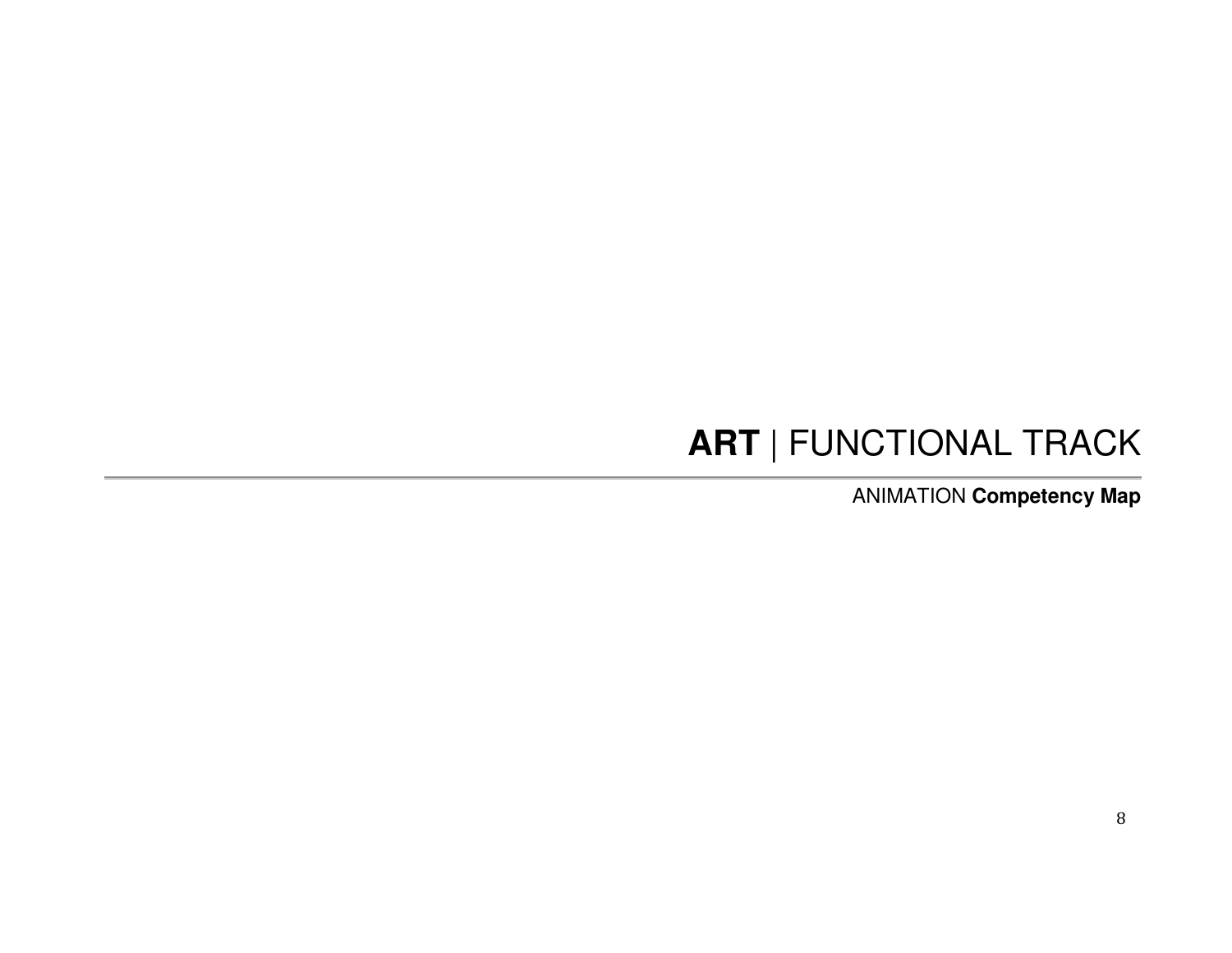| Level | <b>Job Titles</b>   | Code          | <b>Specialisation</b>                                               | Code           | <b>Generic</b>                                      |
|-------|---------------------|---------------|---------------------------------------------------------------------|----------------|-----------------------------------------------------|
|       |                     |               |                                                                     | LPM-CHG-601C-0 | Lead change*                                        |
|       |                     |               |                                                                     | LPM-CHG-401C-0 | Manage change*                                      |
|       |                     |               |                                                                     | LPM-PER-601C-0 | Master personal effectiveness*                      |
|       |                     |               |                                                                     | CI-COM-607C-0  | Direct communications in a creative<br>environment  |
| 6     | Director            |               |                                                                     | CI-COM-501C-0  | Manage project communications                       |
|       |                     |               |                                                                     | CI-COM-508E-0  | Oversee communications in a creative<br>environment |
|       |                     |               |                                                                     | LPM-RES-601C-0 | Lead achievement of results*                        |
|       |                     |               |                                                                     | LPM-VIS-601C-0 | Lead organization*                                  |
|       |                     |               |                                                                     | IT-CIO-502S-1  | Develop a budget*                                   |
|       |                     | CI-AN-501S-0  | Direct an animatic*                                                 | LPM-CHG-501C-0 | Facilitate change*                                  |
| 5     |                     | CI-AN-502S-0  | Implement the vision and design for<br>production and final output* | LPM-CHG-401C-0 | Manage change*                                      |
|       | <b>Art Director</b> | CI-TVD-503S-0 | Direct the realisation of the design<br>requirements*               | LPM-PER-501C-0 | Develop personal effectiveness*                     |
|       |                     | CI-GD-505S-0  | Create the art bible*                                               | CI-COM-501C-0  | Manage project communications                       |
|       |                     | CI-AN-415S-0  | Direct lighting for 3D animation*                                   | CI-COM-508E-0  | Oversee communications in a creative<br>environment |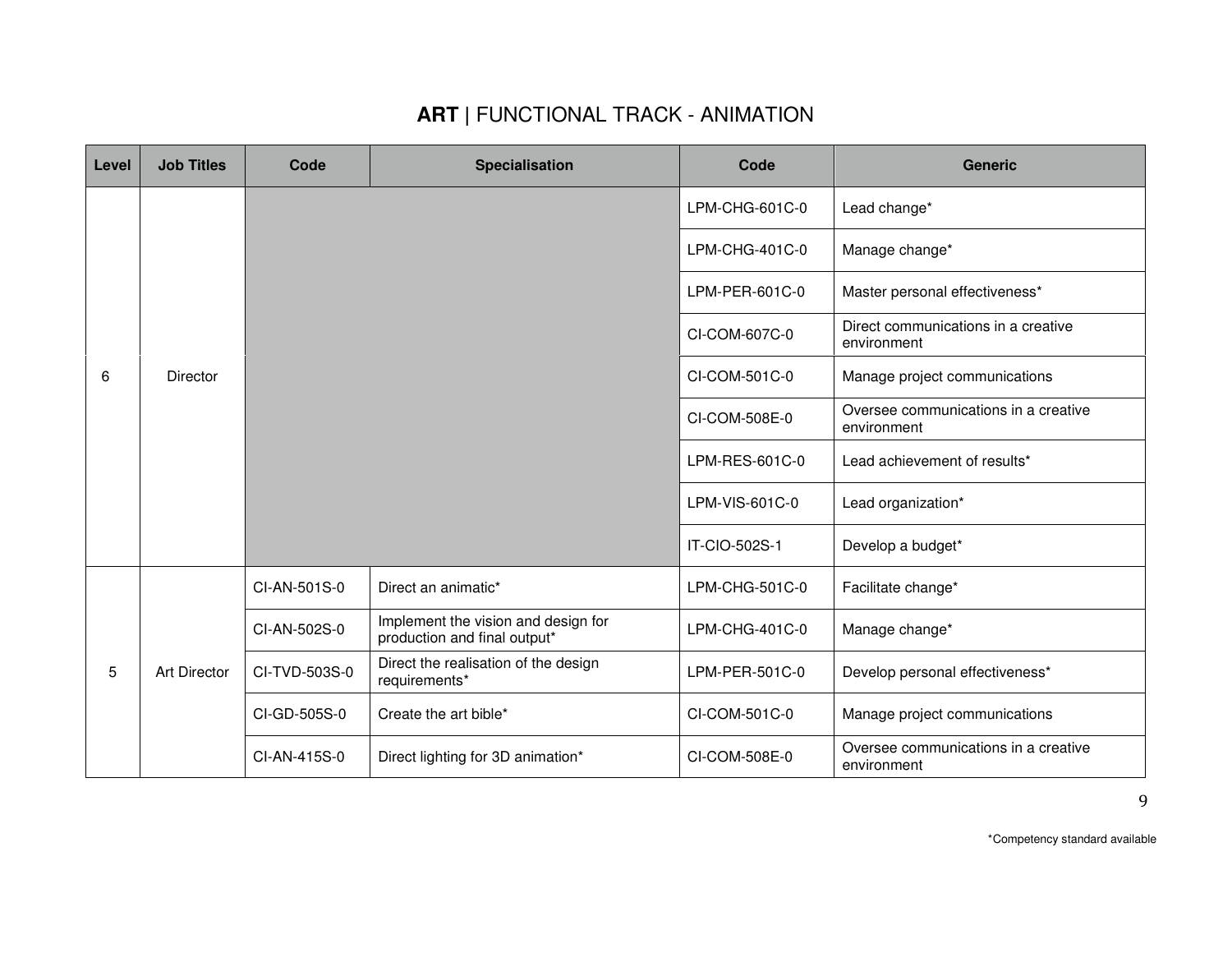| Level | <b>Job Titles</b>     | Code            | Specialisation                                                              | Code           | <b>Generic</b>                                      |
|-------|-----------------------|-----------------|-----------------------------------------------------------------------------|----------------|-----------------------------------------------------|
|       |                       |                 |                                                                             | LPM-RLT-501C-0 | Foster business relationships*                      |
|       |                       |                 |                                                                             | LPM-DEV-501C-0 | Engage people*                                      |
|       |                       |                 |                                                                             | LPM-RES-501C-0 | Facilitate achievement of results*                  |
|       |                       |                 |                                                                             | LPM-VIS-501C-0 | Lead managers*                                      |
|       |                       |                 |                                                                             | CI-PM-509C-0   | Manage project scope*                               |
|       |                       | To be developed | Plan and draw the shot structures and<br>angles to maximise dramatic effect | LPM-CHG-501C-0 | Facilitate change*                                  |
|       |                       | CI-AN-501S-0    | Direct an animatic*                                                         | LPM-CHG-401C-0 | Manage change*                                      |
|       |                       |                 |                                                                             | LPM-PER-501C-0 | Develop personal effectiveness*                     |
|       |                       |                 |                                                                             | CI-COM-501C-0  | Manage project communications                       |
| 5     | Animation<br>Director |                 |                                                                             | CI-COM-508E-0  | Oversee communications in a creative<br>environment |
|       |                       |                 |                                                                             | LPM-RLT-501C-0 | Foster business relationships*                      |
|       |                       |                 |                                                                             | LPM-DEV-501C-0 | Engage people*                                      |
|       |                       |                 |                                                                             | LPM-RES-501C-0 | Facilitate achievement of results*                  |
|       |                       |                 |                                                                             | LPM-VIS-501C-0 | Lead managers*                                      |

\*Competency standard available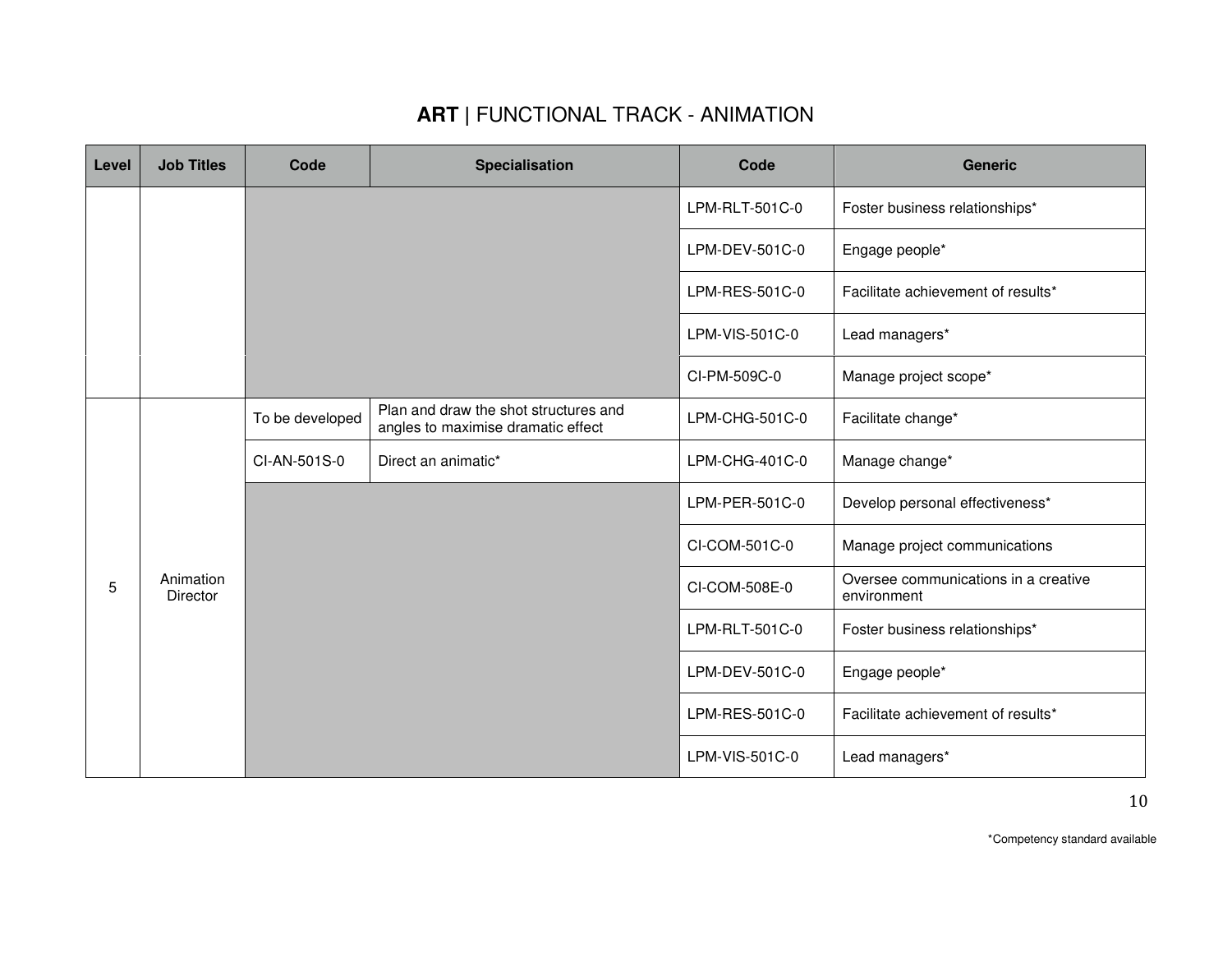| Level | <b>Job Titles</b> | Code         | <b>Specialisation</b>                                            | Code           | <b>Generic</b>                                      |
|-------|-------------------|--------------|------------------------------------------------------------------|----------------|-----------------------------------------------------|
|       |                   |              |                                                                  | CI-PM-509C-0   | Manage project scope*                               |
|       |                   | CI-AN-501S-0 | Direct an animatic*                                              | LPM-CHG-501C-0 | Facilitate change*                                  |
|       |                   | CI-AN-504S-0 | Set up and application of production pipeline<br>infrastructure* | LPM-CHG-401C-0 | Manage change*                                      |
|       |                   |              |                                                                  | LPM-PER-501C-0 | Develop personal effectiveness*                     |
|       |                   |              |                                                                  | CI-COM-501C-0  | Manage project communications                       |
|       |                   |              |                                                                  | CI-COM-508E-0  | Oversee communications in a creative<br>environment |
|       |                   |              |                                                                  | LPM-RLT-501C-0 | Foster business relationships*                      |
| 5     | CG<br>Supervisor  |              |                                                                  | LPM-DEV-501C-0 | Engage people*                                      |
|       |                   |              |                                                                  | LPM-RES-501C-0 | Facilitate achievement of results*                  |
|       |                   |              |                                                                  | LPM-VIS-501C-0 | Lead managers*                                      |
|       |                   |              |                                                                  | CI-PM-509C-0   | Manage project scope*                               |
|       |                   |              |                                                                  | BM-PM-401E-1   | Conduct project feasibility study*                  |
|       |                   |              |                                                                  | BM-PM-405E-1   | Manage project resources*                           |
|       |                   |              |                                                                  | BM-PM-404E-1   | Manage project stakeholders relations*              |

\*Competency standard available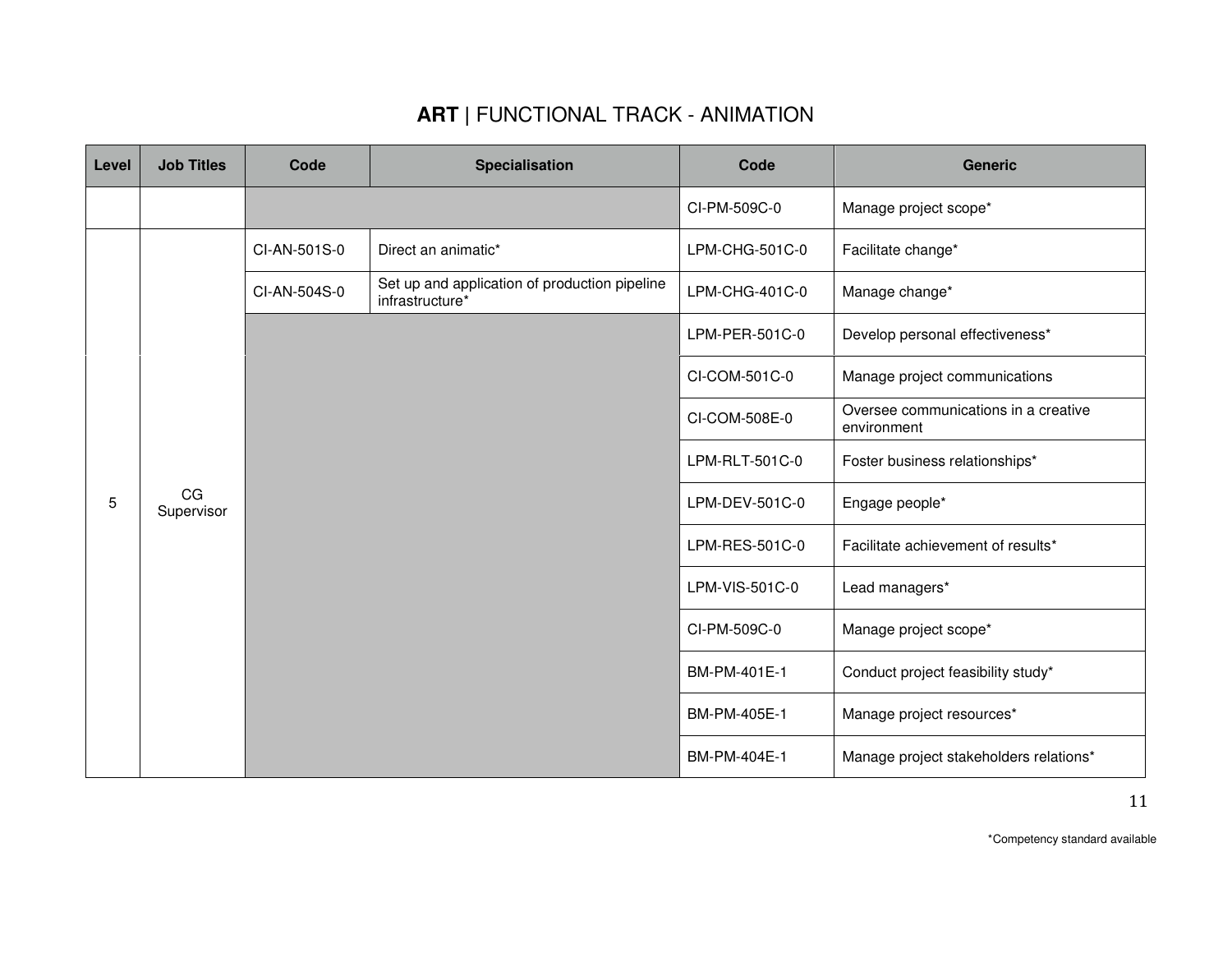| Level | <b>Job Titles</b>                  | Code            | <b>Specialisation</b>                                               | Code            | <b>Generic</b>                                  |
|-------|------------------------------------|-----------------|---------------------------------------------------------------------|-----------------|-------------------------------------------------|
|       |                                    |                 |                                                                     | BM-PM-406E - 1  | Manage project procurement <sup>*</sup>         |
|       |                                    |                 |                                                                     | BM-PM-4101E - 1 | Manage project risk*                            |
|       |                                    |                 |                                                                     | BM-PM-412E - 1  | Conduct project after action review*            |
|       |                                    | CI-AN-503S-0    | Direct the storyboard*                                              | LPM-CHG-401C-0  | Manage change*                                  |
|       |                                    | CI-TVP-415S-0   | Analyse a script*                                                   | CI-COM-403C-0   | Apply communications management<br>techniques * |
|       | Lead/Senior<br><b>Story Writer</b> |                 |                                                                     | LPM-RLT-401C-0  | Cultivate workplace relationships*              |
| 4     |                                    |                 |                                                                     | LPM-VIS-401C-0  | Lead team*                                      |
|       |                                    |                 |                                                                     | LPM-RES-401C-0  | Manage achievement of results*                  |
|       |                                    |                 |                                                                     | BM-PM-408E-1    | Manage project timeline*                        |
|       |                                    | CI-AN-409S-0    | Research and design for animation in<br>various cinematic styles*   | LPM-CHG-401C-0  | Manage change*                                  |
|       |                                    | CI-AN-417S-1    | Implement virtual camera angles for pre-<br>visualisation purposes* | CI-COM-403C-0   | Apply communications management<br>techniques * |
| 4     | Lead/Senior<br>Concept<br>Artist   | CI-TVP-415S-0   | Analyse a script*                                                   | LPM-RLT-401C-0  | Cultivate workplace relationships*              |
|       |                                    | CI-AN-428S-0    | Supervise the creation of animatics*                                | LPM-VIS-401C-0  | Lead team*                                      |
|       |                                    | To be developed | Review artwork of artist                                            | LPM-RES-401C-0  | Manage achievement of results*                  |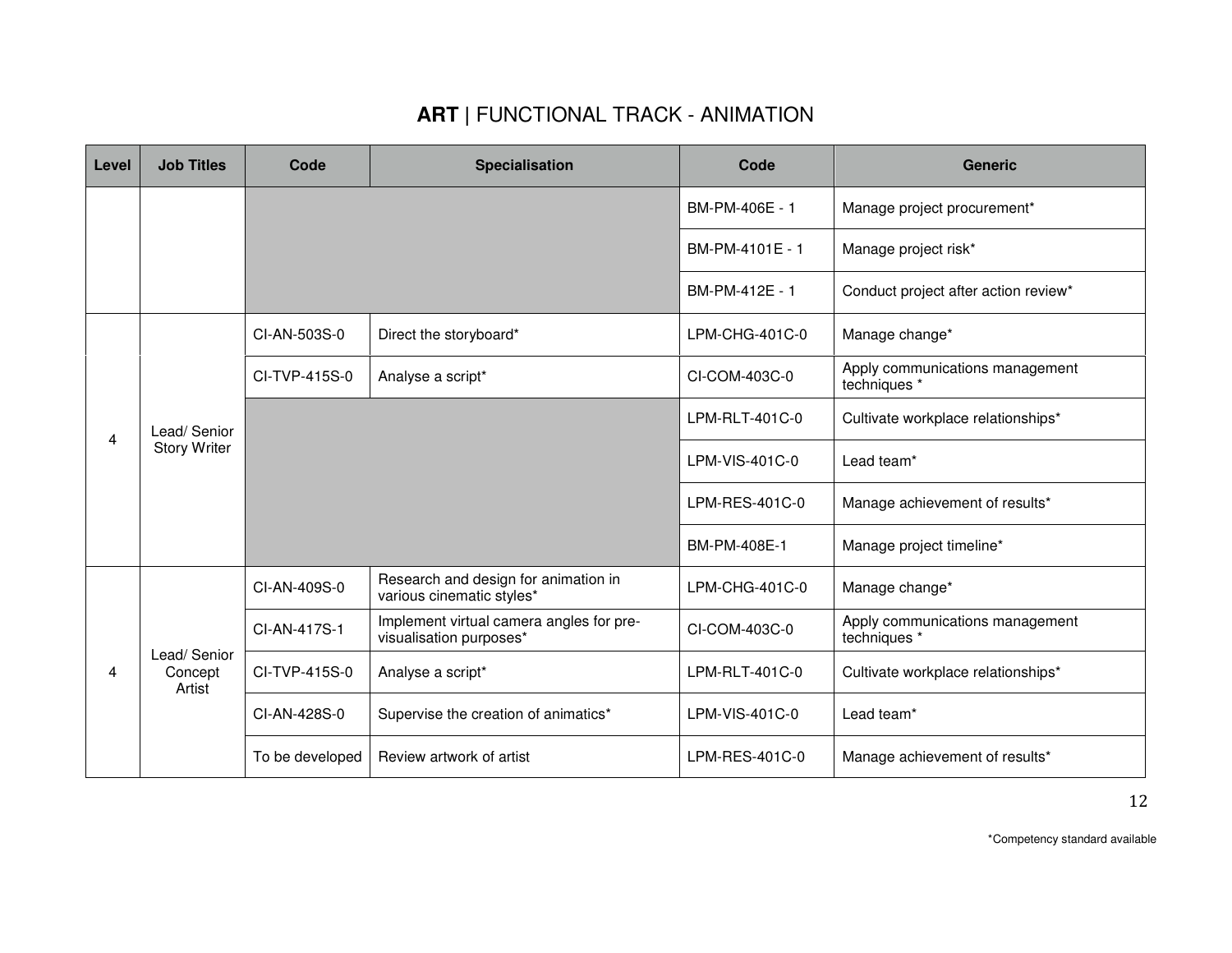| Level | <b>Job Titles</b>                                               | Code         | <b>Specialisation</b>                                                          | Code             | <b>Generic</b>                                  |
|-------|-----------------------------------------------------------------|--------------|--------------------------------------------------------------------------------|------------------|-------------------------------------------------|
|       |                                                                 |              |                                                                                | BM-PM-408E-1     | Manage project timeline*                        |
|       |                                                                 | CI-AN-429S-0 | Direct animation performance for a<br>sequence*                                | LPM-CHG-401C-0   | Manage change*                                  |
|       |                                                                 | CI-AN-506S-0 | Manage continuity of character performance*                                    | CI-COM-403C-0    | Apply communications management<br>techniques * |
| 4     | Lead/Senior                                                     | CI-AN-408S-1 | Communicate plan for animating character<br>movement and expression to a team* | LPM-RLT-401C-0   | Cultivate workplace relationships*              |
|       | Animator                                                        | CI-AN-411S-0 | Create fluid, particle and rigid body effects*                                 | LPM-VIS-401C-0   | Lead team*                                      |
|       |                                                                 |              |                                                                                | LPM-RES-401C-0   | Manage achievement of results*                  |
|       |                                                                 |              |                                                                                | BM-PM-408E-1     | Manage project timeline*                        |
|       | Lead/Senior<br>Modeler/<br>Lead/Senior<br><b>Texture Artist</b> | CI-AN-407S-0 | Create advanced textures for 3D models*                                        | LPM-CHG-401C-0   | Manage change*                                  |
|       |                                                                 |              |                                                                                | CI-COM-403C-0    | Apply communications management<br>techniques * |
|       |                                                                 |              |                                                                                | LPM-RLT-401C-0   | Cultivate workplace relationships*              |
| 4     |                                                                 |              |                                                                                | LPM-VIS-401C-0   | Lead team*                                      |
|       |                                                                 |              |                                                                                | LPM-RES-401C-0   | Manage achievement of results*                  |
|       |                                                                 |              |                                                                                | BM-PM-408E-1     | Manage project timeline*                        |
| 4     | Lead/Senior<br>Lighter                                          | CI-AN-419S-0 | Research and design the lighting concept*                                      | $LPM-CHG-401C-0$ | Manage change*                                  |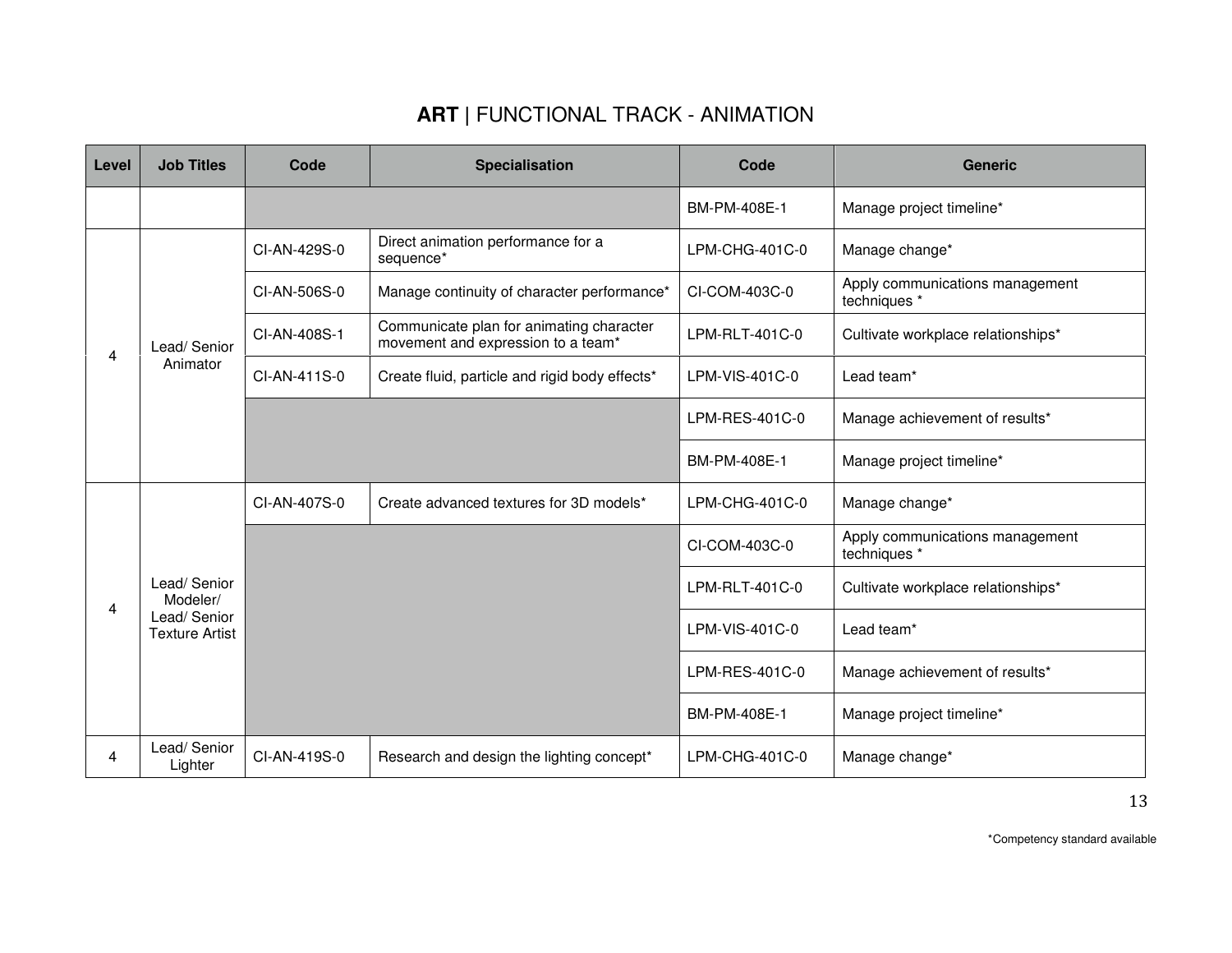| Level | <b>Job Titles</b>                | Code         | <b>Specialisation</b>                                               | Code           | <b>Generic</b>                                  |
|-------|----------------------------------|--------------|---------------------------------------------------------------------|----------------|-------------------------------------------------|
|       |                                  | CI-AN-426S-0 | Create lighting plans*                                              | CI-COM-403C-0  | Apply communications management<br>techniques*  |
|       |                                  | CI-AN-420S-0 | Create new script to produce desired lighting<br>solutions*         | LPM-RLT-401C-0 | Cultivate workplace relationships*              |
|       |                                  |              |                                                                     | LPM-VIS-401C-0 | Lead team*                                      |
|       |                                  |              |                                                                     | LPM-RES-401C-0 | Manage achievement of results*                  |
|       |                                  |              |                                                                     | BM-PM-408E-1   | Manage project timeline*                        |
|       |                                  | CI-AN-421S-0 | Design and create animation rig for 3D<br>objects*                  | LPM-CHG-401C-0 | Manage change*                                  |
|       | Lead/Senior<br>Rigger            |              |                                                                     | CI-COM-403C-0  | Apply communications management<br>techniques * |
| 4     |                                  |              |                                                                     | LPM-RLT-401C-0 | Cultivate workplace relationships*              |
|       |                                  |              |                                                                     | LPM-VIS-401C-0 | Lead team*                                      |
|       |                                  |              |                                                                     | LPM-RES-401C-0 | Manage achievement of results*                  |
|       |                                  |              |                                                                     | BM-PM-408E-1   | Manage project timeline*                        |
|       | Lead/Senior                      | CI-AN-406S-0 | Apply advanced compositing techniques*                              | LPM-CHG-401C-0 | Manage change*                                  |
| 4     | Compositor/<br>Lead/Senior<br>3D | CI-AN-418S-0 | Operate visual effects online console to<br>produce visual effects* | CI-COM-403C-0  | Apply communications management<br>techniques * |
|       | Compositor                       |              |                                                                     | LPM-RLT-401C-0 | Cultivate workplace relationships*              |

\*Competency standard available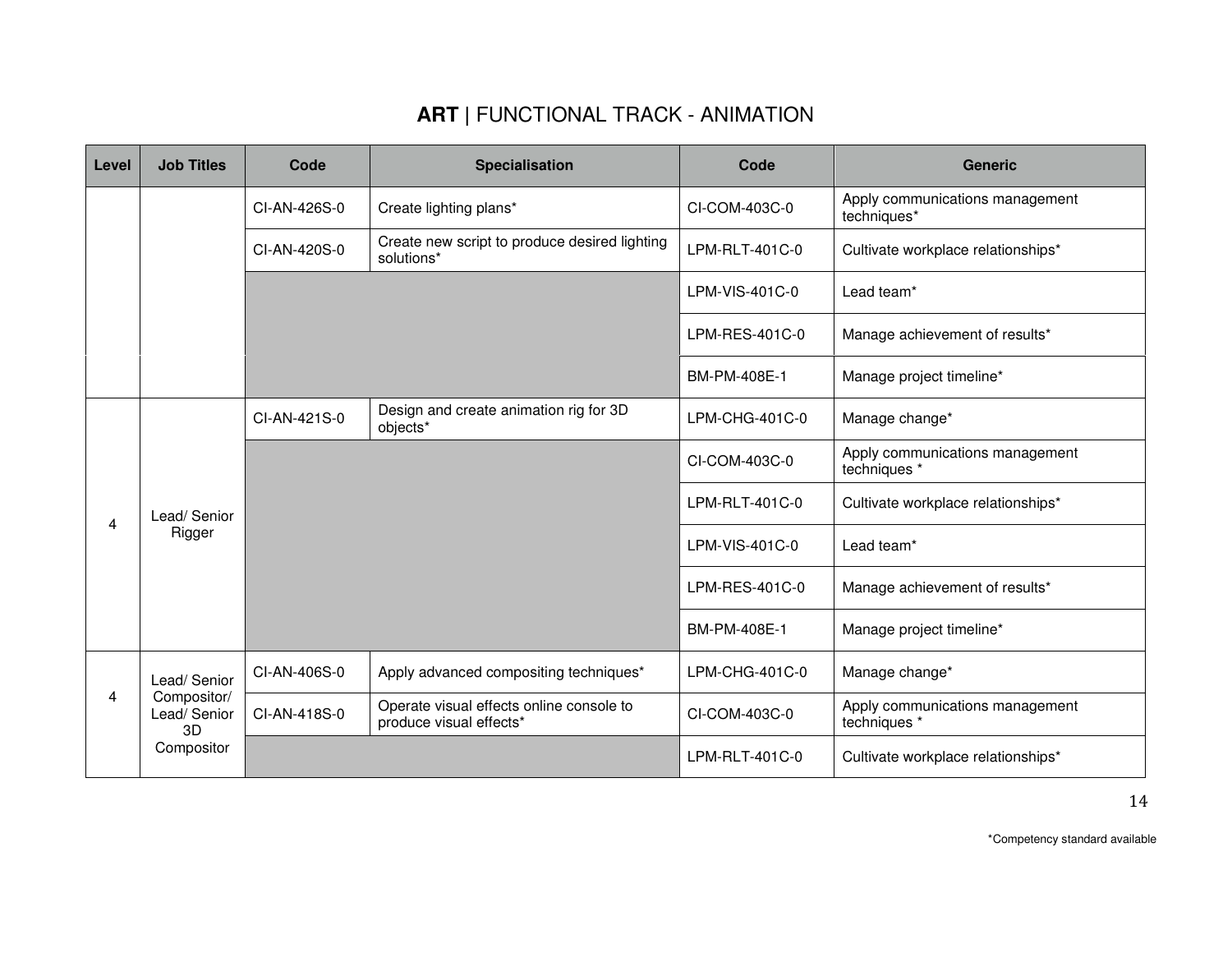| Level | <b>Job Titles</b> | Code            | <b>Specialisation</b>                                                                                                                                   | Code           | <b>Generic</b>                                       |
|-------|-------------------|-----------------|---------------------------------------------------------------------------------------------------------------------------------------------------------|----------------|------------------------------------------------------|
|       |                   |                 |                                                                                                                                                         | LPM-VIS-401C-0 | Lead team*                                           |
|       |                   |                 |                                                                                                                                                         | LPM-RES-401C-0 | Manage achievement of results*                       |
|       |                   |                 | Supervise the creation of animatics*<br>Edit story reel*<br>Manage edit decision list*<br>Analyse a script*<br>Write scripts and dialogue for animation | BM-PM-408E-1   | Manage project timeline*                             |
|       |                   | CI-AN-428S-0    |                                                                                                                                                         | LPM-CHG-401C-0 | Manage change*                                       |
|       | Editor            | CI-AN-328S-0    |                                                                                                                                                         | CI-COM-403C-0  | Apply communications management<br>techniques *      |
|       |                   | CI-AN-427S-0    |                                                                                                                                                         | LPM-RLT-401C-0 | Cultivate workplace relationships*                   |
|       |                   | CI-TVP-415S-0   |                                                                                                                                                         | LPM-VIS-401C-0 | Lead team*                                           |
|       |                   |                 |                                                                                                                                                         | LPM-RES-401C-0 | Manage achievement of results*                       |
| 4     |                   |                 |                                                                                                                                                         | BM-PM-408E-1   | Manage project timeline*                             |
|       |                   | To be developed |                                                                                                                                                         | CI-COM-304C-0  | Communicate effectively in a creative<br>environment |
| 3     | Story Writer /    |                 |                                                                                                                                                         | LPM-RLT-301C-0 | Build team relationships*                            |
|       | Writer            |                 |                                                                                                                                                         | LPM-DEV-301C-0 | Encourage people*                                    |
|       |                   |                 |                                                                                                                                                         | LPM-VIS-301C-0 | Support team*                                        |
| 3     | Concept<br>Artist | CI-AN-201S-0    | Design props and set*                                                                                                                                   | CI-COM-304C-0  | Communicate effectively in a creative<br>environment |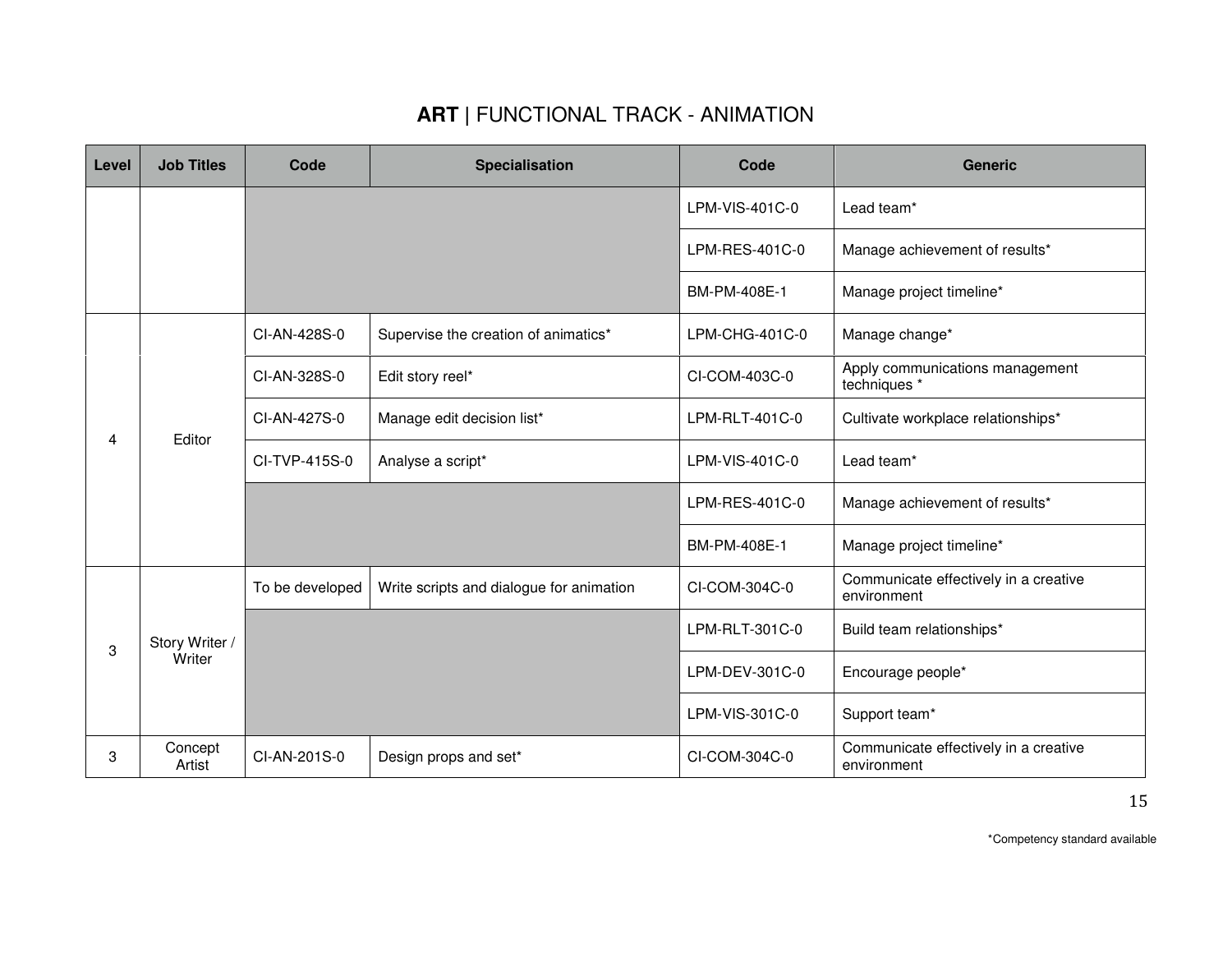| Level | <b>Job Titles</b>        | Code         | <b>Specialisation</b>                                               | Code           | <b>Generic</b>                                       |
|-------|--------------------------|--------------|---------------------------------------------------------------------|----------------|------------------------------------------------------|
|       |                          | CI-AN-329S-0 | Illustrate a convincing sense of space in<br>animation set designs* | LPM-RLT-301C-0 | Build team relationships*                            |
|       |                          | CI-AN-336S-0 | Create concept art through illustration*                            | LPM-DEV-301C-0 | Encourage people*                                    |
|       |                          | CI-AN-410S-0 | Design characters*                                                  | LPM-VIS-301C-0 | Support team*                                        |
|       |                          | CI-AN-324S-0 | Create 2D matte paintings*                                          | CI-COM-304C-0  | Communicate effectively in a creative<br>environment |
|       | Background               | CI-AN-201S-0 | Design props and set*                                               | LPM-RLT-301C-0 | Build team relationships*                            |
| 3     | Artist/ Matte<br>Painter |              |                                                                     | LPM-DEV-301C-0 | Encourage people*                                    |
|       |                          |              |                                                                     | LPM-VIS-301C-0 | Support team*                                        |
|       |                          | CI-AN-337S-0 | Execute animatics*                                                  | CI-COM-304C-0  | Communicate effectively in a creative<br>environment |
|       | Pre-                     |              |                                                                     | LPM-RLT-301C-0 | Build team relationships*                            |
| 3     | Visualisation<br>Artist  |              |                                                                     | LPM-DEV-301C-0 | Encourage people*                                    |
|       |                          |              |                                                                     | LPM-VIS-301C-0 | Support team*                                        |
|       |                          | CI-AN-329S-0 | Illustrate a convincing sense of space in<br>animation set designs* | CI-COM-304C-0  | Communicate effectively in a creative<br>environment |
| 3     | Layout Artist            |              |                                                                     | LPM-RLT-301C-0 | Build team relationships*                            |
|       |                          |              |                                                                     | LPM-DEV-301C-0 | Encourage people*                                    |

\*Competency standard available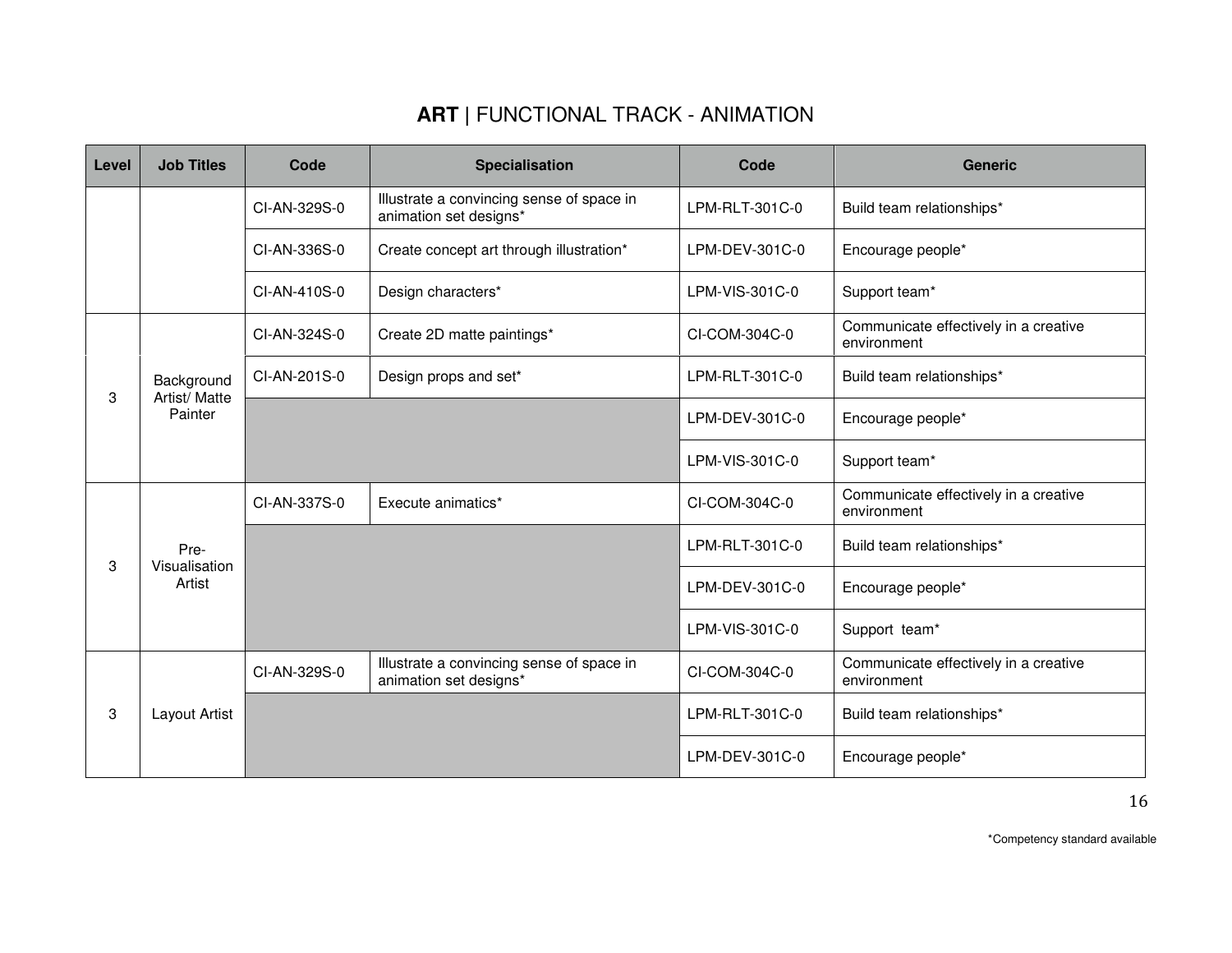| Level | <b>Job Titles</b>                        | Code            | <b>Specialisation</b>                                           | Code           | <b>Generic</b>                                       |
|-------|------------------------------------------|-----------------|-----------------------------------------------------------------|----------------|------------------------------------------------------|
|       |                                          |                 |                                                                 | LPM-VIS-301C-0 | Support team*                                        |
|       |                                          | To be developed | Develop story structure in a visual style                       | CI-COM-304C-0  | Communicate effectively in a creative<br>environment |
| 3     | Storyboard                               | CI-AN-320S-0    | Illustrate and translate script into storyboard*                | LPM-RLT-301C-0 | Build team relationships*                            |
|       | Artist                                   |                 |                                                                 | LPM-DEV-301C-0 | Encourage people*                                    |
|       |                                          |                 |                                                                 | LPM-VIS-301C-0 | Support team*                                        |
|       | Animator                                 | CI-AN-340S-0    | Implement animation rig for skeleton and<br>animation controls* | CI-COM-304C-0  | Communicate effectively in a creative<br>environment |
| 3     |                                          | CI-AN-338S-0    | Animate a range of basic movement<br>sequences*                 | LPM-RLT-301C-0 | Build team relationships*                            |
|       |                                          | CI-AN-425S-0    | Design facial set up of characters*                             | LPM-DEV-301C-0 | Encourage people*                                    |
|       |                                          | CI-AN-331S-0    | Implement lip sync for 3D animation                             | LPM-VIS-301C-0 | Support team*                                        |
|       |                                          | CI-AN-321S-0    | Create and optimise 3D models*                                  | CI-COM-304C-0  | Communicate effectively in a creative<br>environment |
| 3     | 3D Modeler/<br><b>Texture</b><br>Artist/ | CI-AN-325S-0    | Apply shaders for 3D models*                                    | LPM-RLT-301C-0 | Build team relationships*                            |
|       | Shading<br>Artist                        | CI-AN-319S-0    | Set up 3D facial expressions*                                   | LPM-DEV-301C-0 | Encourage people*                                    |
|       |                                          | To be developed | Paint textures and use UV mapping for 3D<br>animation           | LPM-VIS-301C-0 | Support team*                                        |
| 3     | Lighter                                  | CI-AN-325S-0    | Apply shaders for 3D models*                                    | CI-COM-304C-0  | Communicate effectively in a creative<br>environment |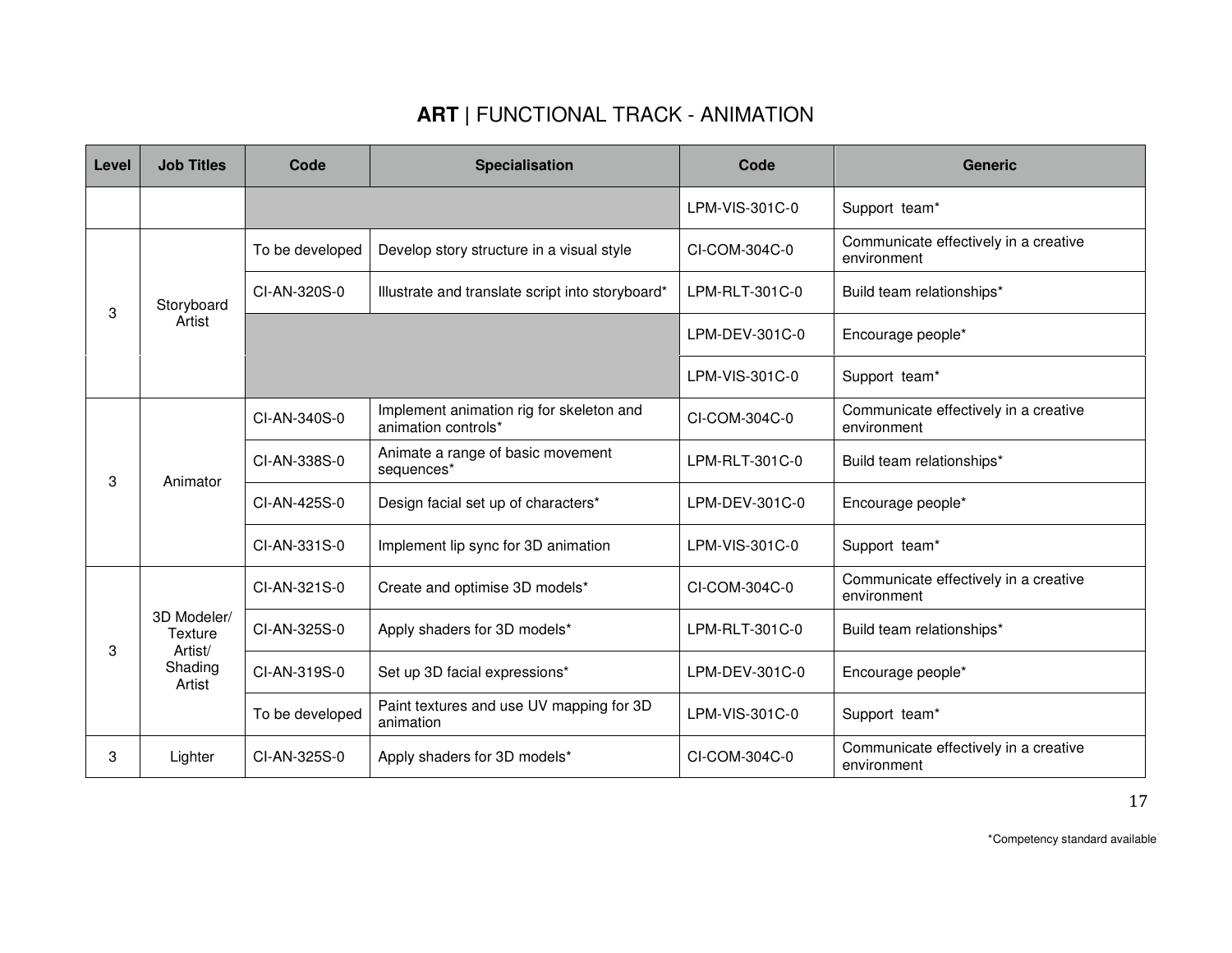| Level  | <b>Job Titles</b>                | Code         | Specialisation                                                                                                           | Code           | <b>Generic</b>                                       |
|--------|----------------------------------|--------------|--------------------------------------------------------------------------------------------------------------------------|----------------|------------------------------------------------------|
|        |                                  | CI-AN-339S-0 | Program high-end lighting solutions for the<br>production*                                                               | LPM-RLT-301C-0 | Build team relationships*                            |
|        |                                  | CI-AN-330S-0 | Implement lighting scripts*                                                                                              | LPM-DEV-301C-0 | Encourage people*                                    |
|        |                                  |              |                                                                                                                          | LPM-VIS-301C-0 | Support team*                                        |
|        |                                  | CI-AN-340S-0 | Implement animation rig for skeleton and<br>animation controls*                                                          | CI-COM-304C-0  | Communicate effectively in a creative<br>environment |
|        |                                  | CI-AN-425S-0 | Design facial set up of characters*                                                                                      | LPM-RLT-301C-0 | Build team relationships*                            |
|        | Rigger                           | CI-AN-319S-0 | Set up 3D facial expressions*                                                                                            | LPM-DEV-301C-0 | Encourage people*                                    |
| 3<br>3 |                                  |              |                                                                                                                          | LPM-VIS-301C-0 | Support team*                                        |
|        |                                  | CI-AN-327S-0 | Composite digital animation*                                                                                             | CI-COM-304C-0  | Communicate effectively in a creative<br>environment |
|        | Compositor /<br>3D Tracking      | CI-AN-423S-0 | Perform colour correction*                                                                                               | LPM-RLT-301C-0 | Build team relationships*                            |
|        | Compositor /<br>3D<br>Compositor |              |                                                                                                                          | LPM-DEV-301C-0 | Encourage people*                                    |
|        |                                  |              |                                                                                                                          | LPM-VIS-301C-0 | Support team*                                        |
|        |                                  | CI-AN-332S-0 | Integrate motion captured movement<br>routines and cleanup to create naturalistic<br>and convincing movement animations* | CI-COM-304C-0  | Communicate effectively in a creative<br>environment |
| 3      | Rotoscoping<br>Artist            |              |                                                                                                                          | LPM-RLT-301C-0 | Build team relationships*                            |
|        |                                  |              |                                                                                                                          | LPM-DEV-301C-0 | Encourage people*                                    |

\*Competency standard available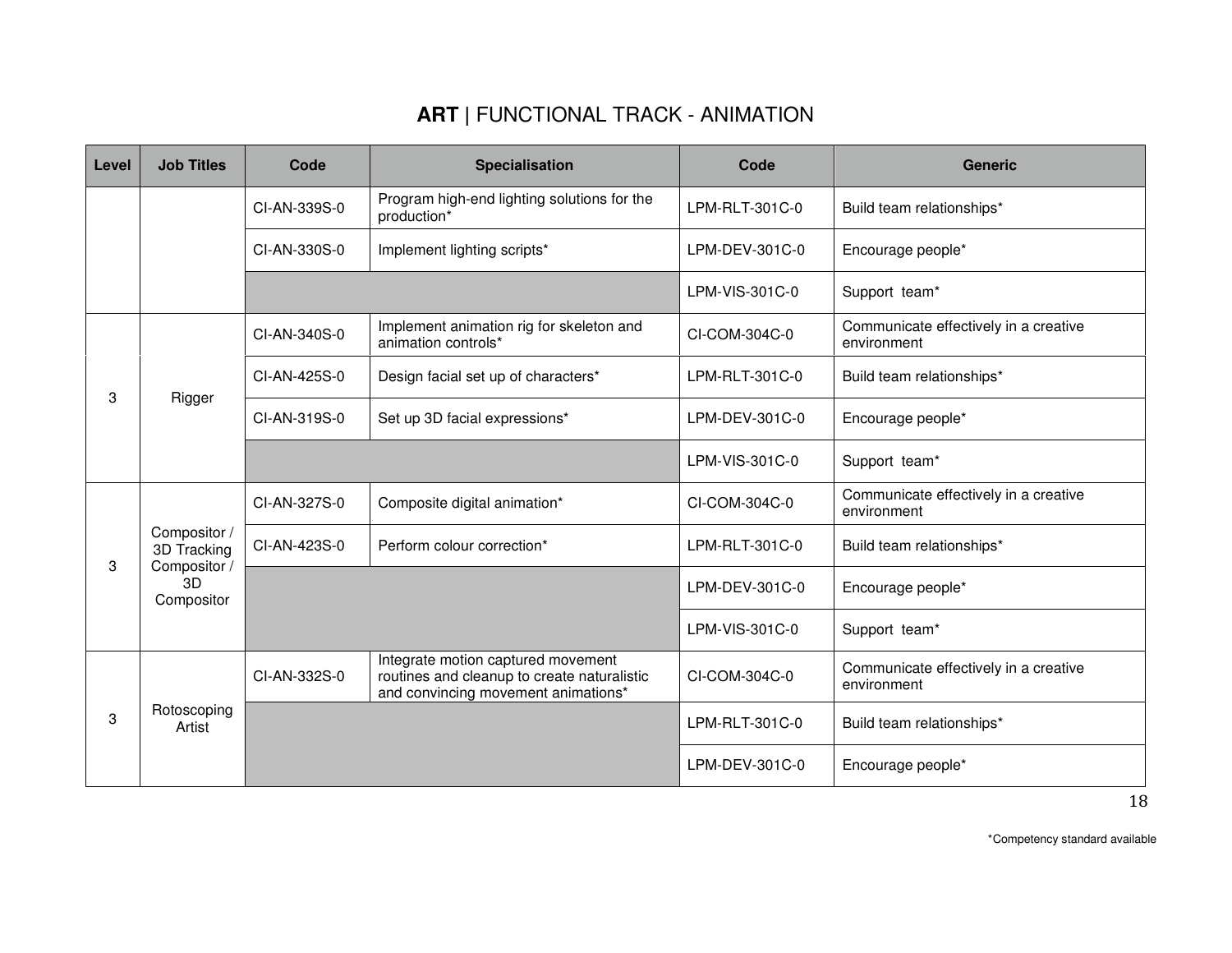| Level | <b>Job Titles</b>                                  | Code         | <b>Specialisation</b>                                | Code             | <b>Generic</b>                                       |
|-------|----------------------------------------------------|--------------|------------------------------------------------------|------------------|------------------------------------------------------|
|       |                                                    |              |                                                      | LPM-VIS-301C-0   | Support team*                                        |
|       |                                                    | CI-AN-203S-0 | Assist with artwork preparation and<br>organization* | CI-COM-304C-0    | Communicate effectively in a creative<br>environment |
|       | Project<br>Coordinator/<br>Production<br>Assistant |              |                                                      | $LPM-RLT-401C-0$ | Cultivate workplace relationships*                   |
| 2     |                                                    |              |                                                      | LPM-RLT-301C-0   | Build team relationships*                            |
|       |                                                    |              |                                                      | LPM-DEV-301C-0   | Encourage people*                                    |
|       |                                                    |              |                                                      | LPM-VIS-301C-0   | Support team*                                        |

19

\*Competency standard available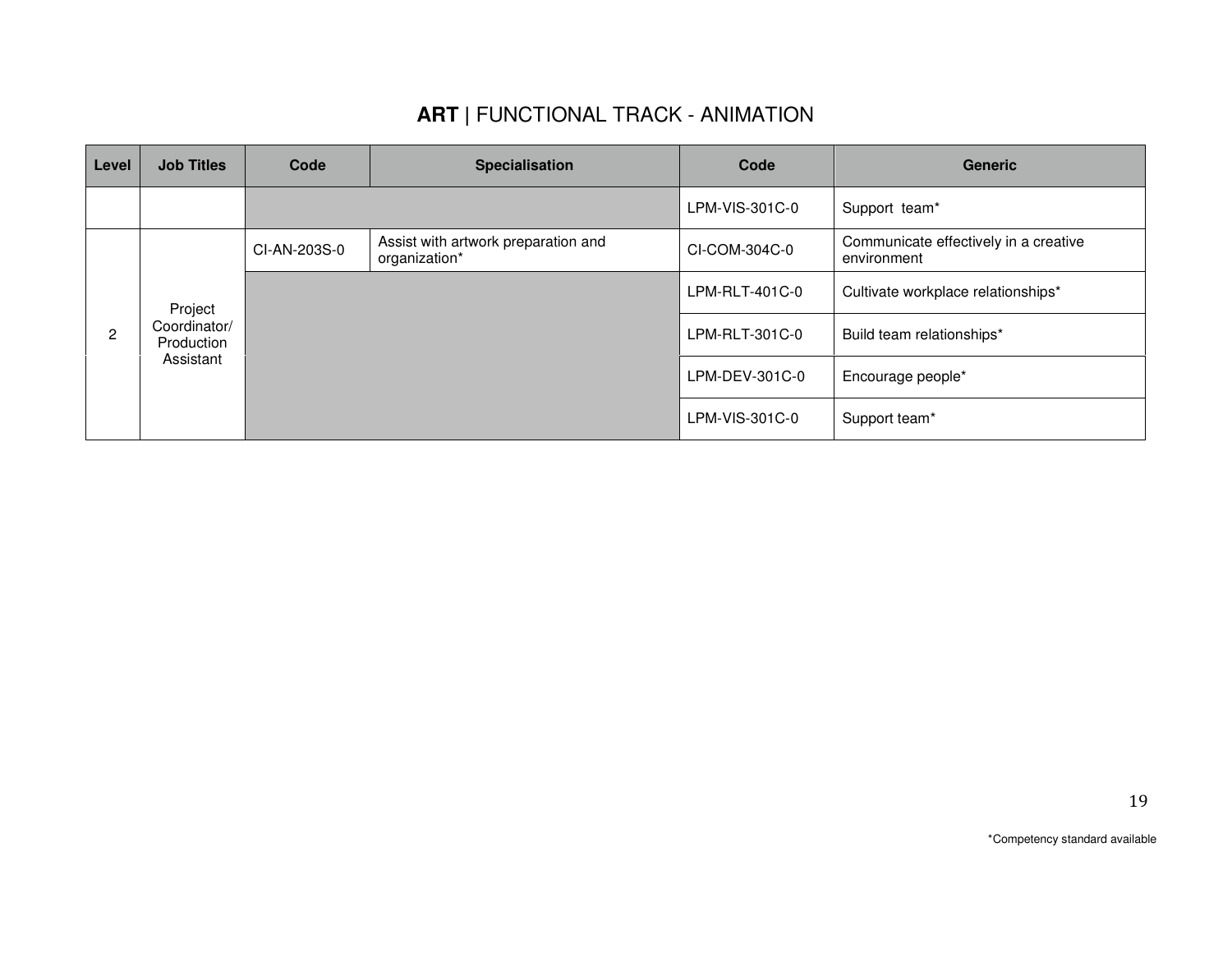# **BUSINESS**| FUNCTIONAL TRACK

ANIMATION **Competency Map**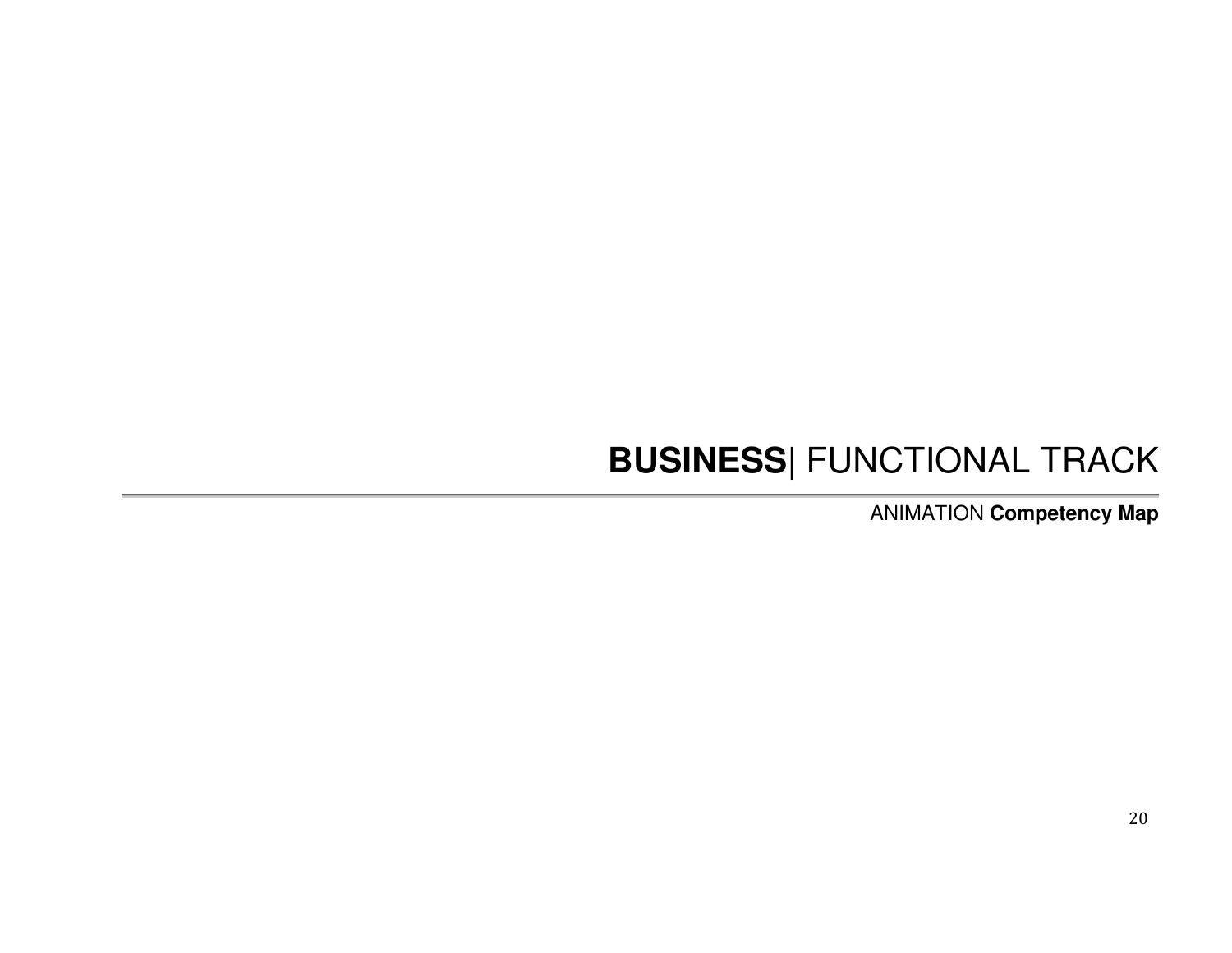## **BUSINESS |** FUNCTIONAL TRACK - ANIMATION

| Level | <b>Job Titles</b> | Code          | <b>Specialisation</b>                                                                        | Code           | <b>Generic</b>                                              |
|-------|-------------------|---------------|----------------------------------------------------------------------------------------------|----------------|-------------------------------------------------------------|
|       |                   | CI-TVP-505S-0 | Identify potential distributors for a media<br>project and negotiate a distribution contract | LPM-CHG-601C-0 | Lead change*                                                |
|       |                   | CI-MPR-517C-0 | Review market performance and implement a<br>marketing solution*                             | CI-CI-501E-0   | Identify and implement business<br>innovation*              |
|       |                   | IT-SA-302S-1  | Sell products or services*                                                                   | IT-CIO-517S-1  | Review and plan for risk to business<br>solution providers* |
| 6     | Executive         |               |                                                                                              | LPM-PER-601C-0 | Master personal effectiveness*                              |
|       | Producer          |               |                                                                                              | CI-COM-607C-0  | Direct communications in a creative<br>environment          |
|       |                   |               |                                                                                              | CI-COM-502S-0  | Present effectively to engage and manage<br>your audience   |
|       |                   |               |                                                                                              | LPM-RES-601C-0 | Lead achievement of results*                                |
|       |                   |               |                                                                                              | LPM-VIS-601C-0 | Lead organization*                                          |
|       |                   | CI-TVP-415S-0 | Analyse a script*                                                                            | LPM-CHG-501C-0 | Facilitate change*                                          |
|       |                   | CI-AN-427S-0  | Manage edit decision list*                                                                   | CI-CI-501E-0   | Identify and implement business<br>innovation *             |
| 5     |                   | IT-CIO-517S-1 | Review and plan for risk to business solution<br>providers*                                  | LPM-PER-501C-0 | Develop personal effectiveness*                             |
|       | Producer          | CI-TVP-505S-0 | Identify potential distributors for a media<br>project and negotiate a distribution contract | CI-COM-501C-0  | Manage project communications                               |
|       |                   | CI-MPR-517C-0 | Review market performance and implement a<br>marketing solution*                             | CI-COM-508E-0  | Oversee communications in a creative<br>environment         |
|       |                   |               |                                                                                              | LPM-RLT-501C-0 | Foster business relationships*                              |

\*Competency standard available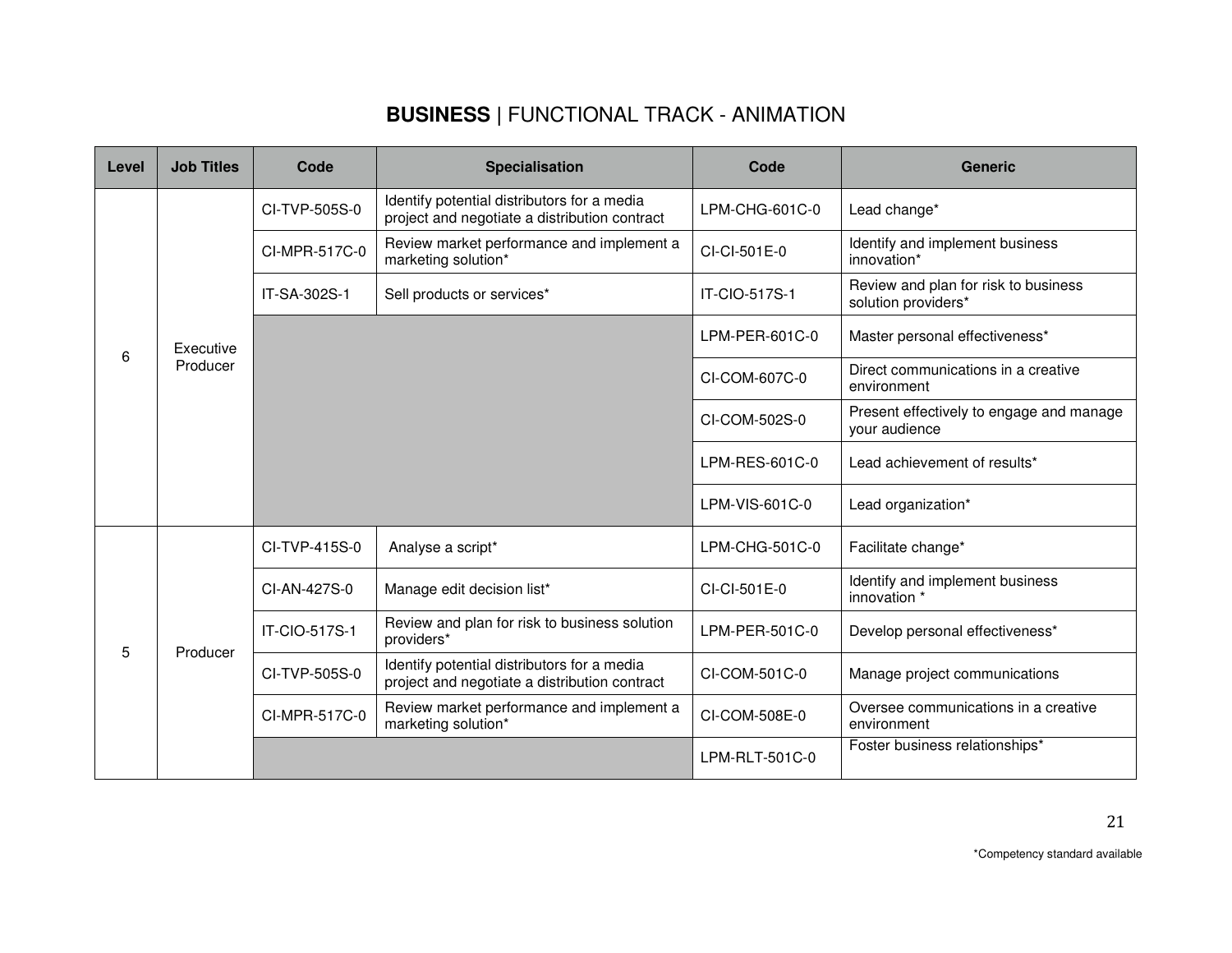## **BUSINESS |** FUNCTIONAL TRACK - ANIMATION

| Level | <b>Job Titles</b> | Code | <b>Specialisation</b> | Code           | <b>Generic</b>                     |
|-------|-------------------|------|-----------------------|----------------|------------------------------------|
|       |                   |      |                       | LPM-DEV-501C-0 | Engage people*                     |
|       |                   |      |                       | LPM-RES-601C-0 | Lead achievement of results*       |
|       |                   |      |                       | LPM-VIS-601C-0 | Lead organization*                 |
|       |                   |      |                       | LPM-RES-501C-0 | Facilitate achievement of results* |
|       |                   |      |                       | LPM-VIS-501C-0 | Lead managers*                     |
|       |                   |      |                       | CI-PM-509C-0   | Manage project scope*              |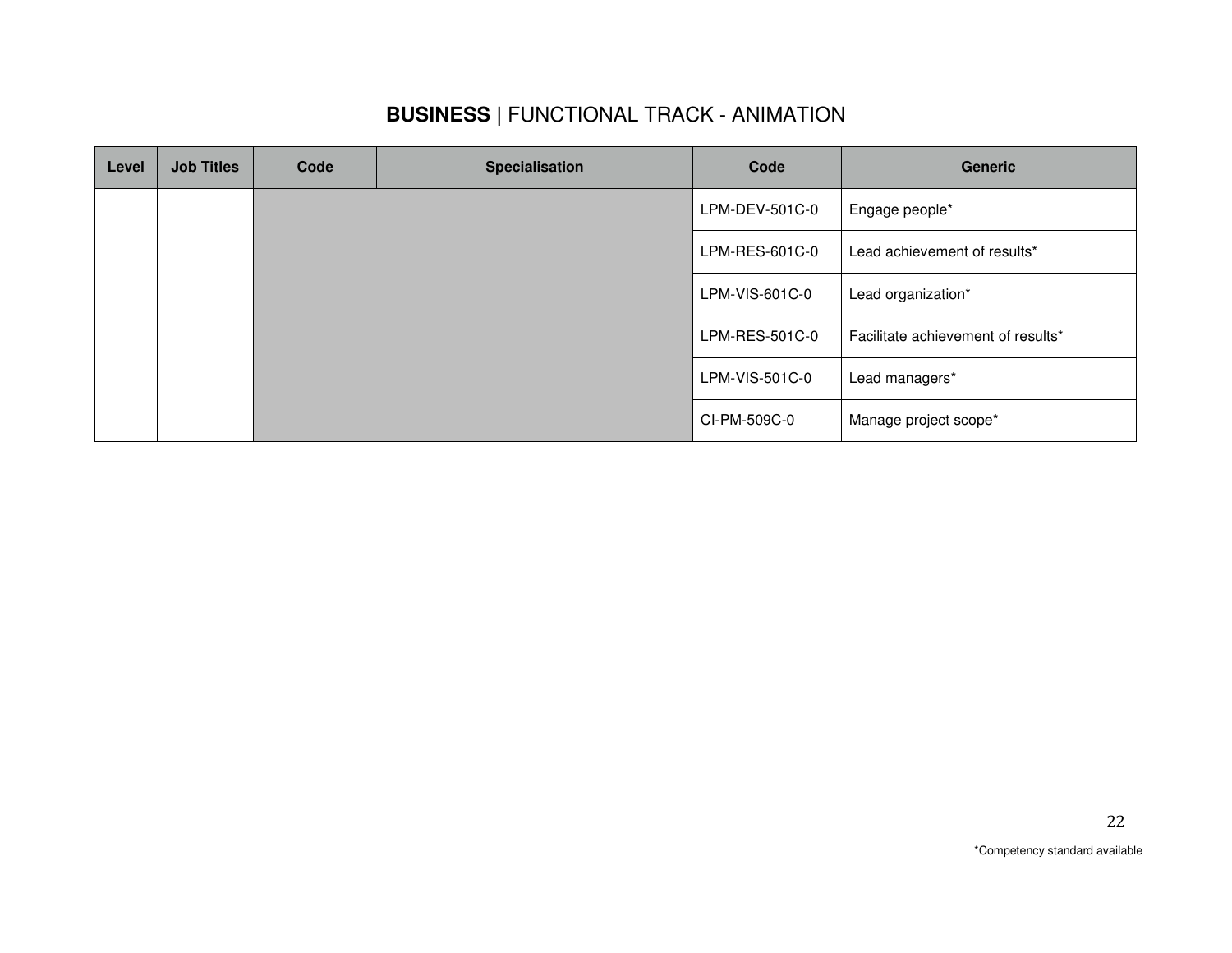# **TECHNICAL** | FUNCTIONAL TRACK

ANIMATION **Competency Map**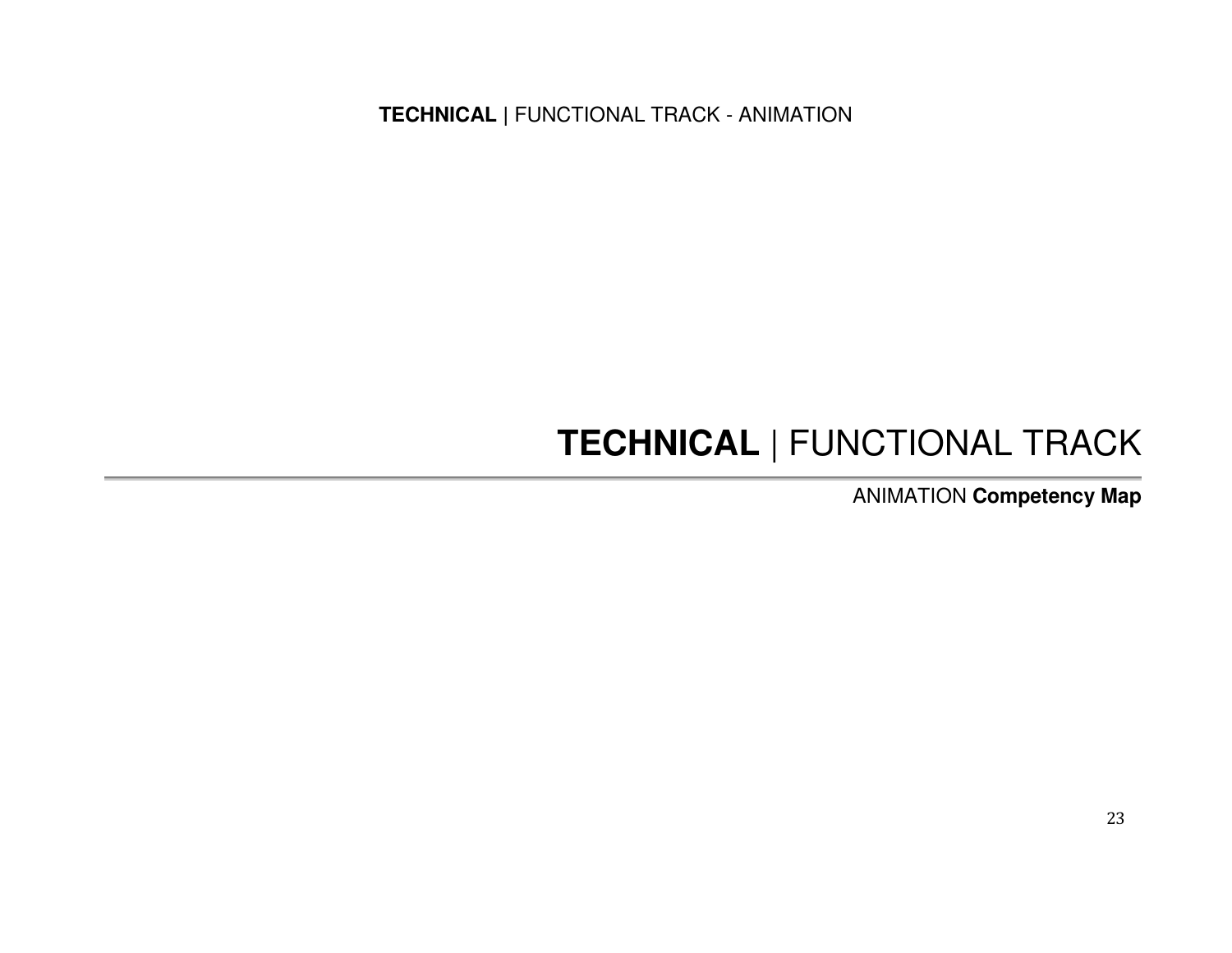| Level | <b>Job Titles</b>              | Code         | <b>Specialisation</b>                                            | Code           | <b>Generic</b>                                      |
|-------|--------------------------------|--------------|------------------------------------------------------------------|----------------|-----------------------------------------------------|
|       |                                | CI-AN-504S-0 | Set up and application of production pipeline<br>infrastructure* | LPM-CHG-501C-0 | Facilitate change*                                  |
|       |                                |              |                                                                  | LPM-CHG-401C-0 | Manage change*                                      |
|       |                                |              |                                                                  | LPM-PER-501C-0 | Develop personal effectiveness*                     |
|       |                                |              |                                                                  | CI-COM-501C-0  | Manage project communications                       |
| 5     | Chief<br>Technical<br>Director |              |                                                                  | CI-COM-508E-0  | Oversee communications in a creative<br>environment |
|       |                                |              |                                                                  | LPM-RLT-501C-0 | Foster business relationships*                      |
|       |                                |              |                                                                  | LPM-DEV-501C-0 | Engage people*                                      |
|       |                                |              |                                                                  | LPM-RES-501C-0 | Facilitate achievement of results*                  |
|       |                                |              |                                                                  | LPM-VIS-501C-0 | Lead managers*                                      |
|       |                                | CI-AN-333S-0 | Manage and maintain the render*                                  | LPM-CHG-401C-0 | Manage change*                                      |
|       |                                |              |                                                                  | CI-COM-403C-0  | Apply communications management<br>techniques*      |
| 4     | Rendering<br>Lead              |              |                                                                  | LPM-RLT-401C-0 | Cultivate workplace relationships*                  |
|       |                                |              |                                                                  | LPM-VIS-401C-0 | Lead team*                                          |
|       |                                |              |                                                                  | LPM-RES-401C-0 | Manage achievement of results*                      |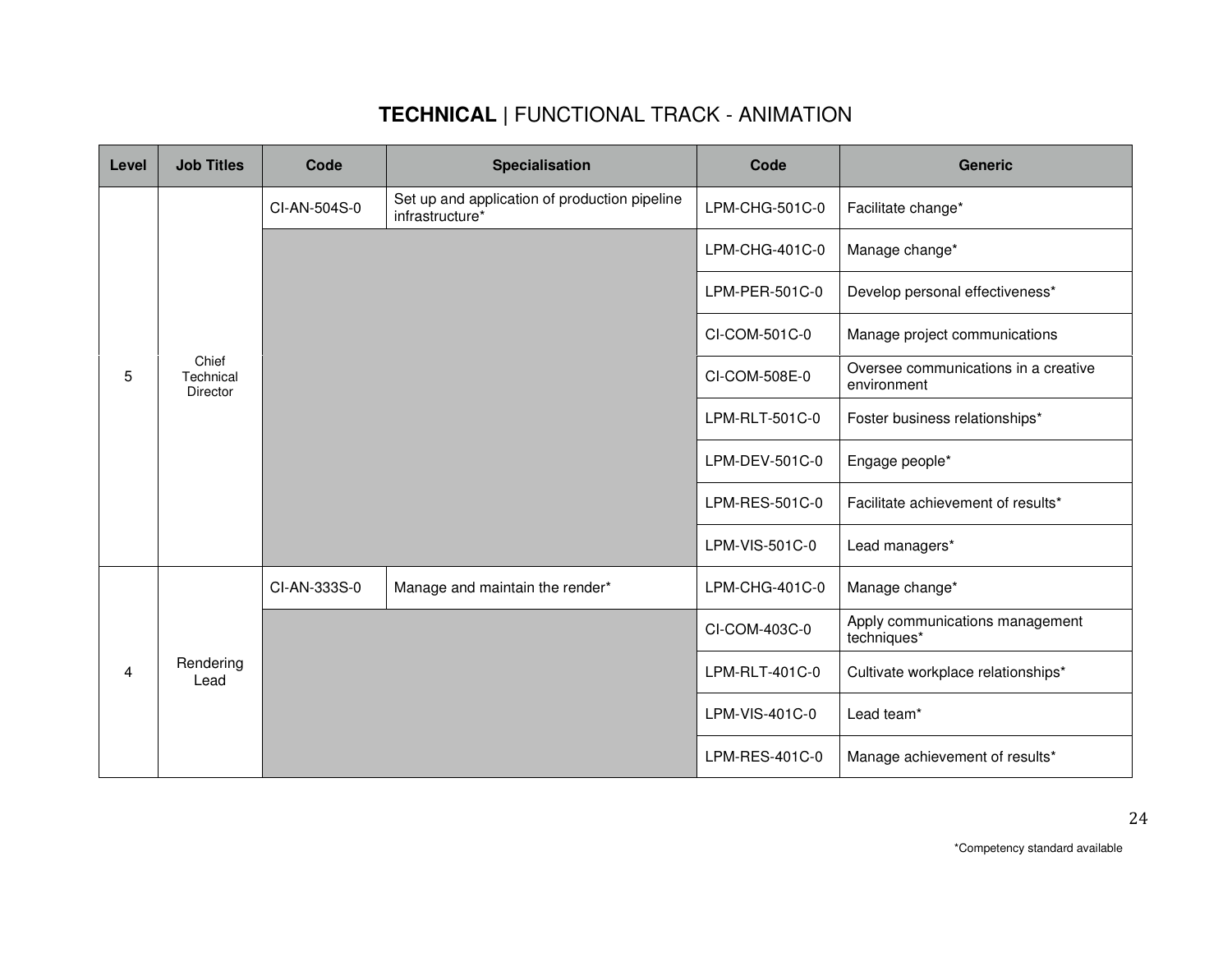| Level | <b>Job Titles</b> | Code          | <b>Specialisation</b>                                      | Code           | <b>Generic</b>                                 |
|-------|-------------------|---------------|------------------------------------------------------------|----------------|------------------------------------------------|
|       |                   | IT-NMM-303S-1 | Monitor network performance and identify<br>issues*        | LPM-CHG-401C-0 | Manage change*                                 |
|       |                   | IT-CIO-301S-1 | Evaluate vendor services, products and<br>equipment*       | CI-COM-403C-0  | Apply communications management<br>techniques* |
|       |                   | IT-IS-303S-1  | Action and complete change requests*                       | LPM-RLT-401C-0 | Cultivate workplace relationships*             |
|       |                   | IT-IS-404S-1  | Implement system software changes*                         | LPM-VIS-401C-0 | Lead team*                                     |
|       |                   | IT-IS-403S-1  | Implement maintenance procedures*                          | LPM-RES-401C-0 | Manage achievement of results*                 |
|       | <b>IT Manager</b> | IT-IS-305S-1  | Locate equipment, system and software<br>faults*           |                |                                                |
|       |                   | IT-IS-401S-1  | Complete equipment/software upgrades*                      |                |                                                |
| 4     |                   | IT-SS-301S-1  | Install and configure new hardware and<br>system software* |                |                                                |
|       |                   | IT-SS-302S-1  | Apply system patches and updates*                          |                |                                                |
|       |                   | IT-IS-406S-1  | Establish business continuity processes*                   |                |                                                |
|       |                   | IT-IS-313S-1  | Provide system administration*                             |                |                                                |
|       |                   | IT-IS-412S-1  | Support system software*                                   |                |                                                |
|       |                   | IT-IS-411S-1  | Optimise system performance*                               |                |                                                |
|       |                   | IT-IS-405S-1  | Manage resolution of system faults on a live<br>system*    |                |                                                |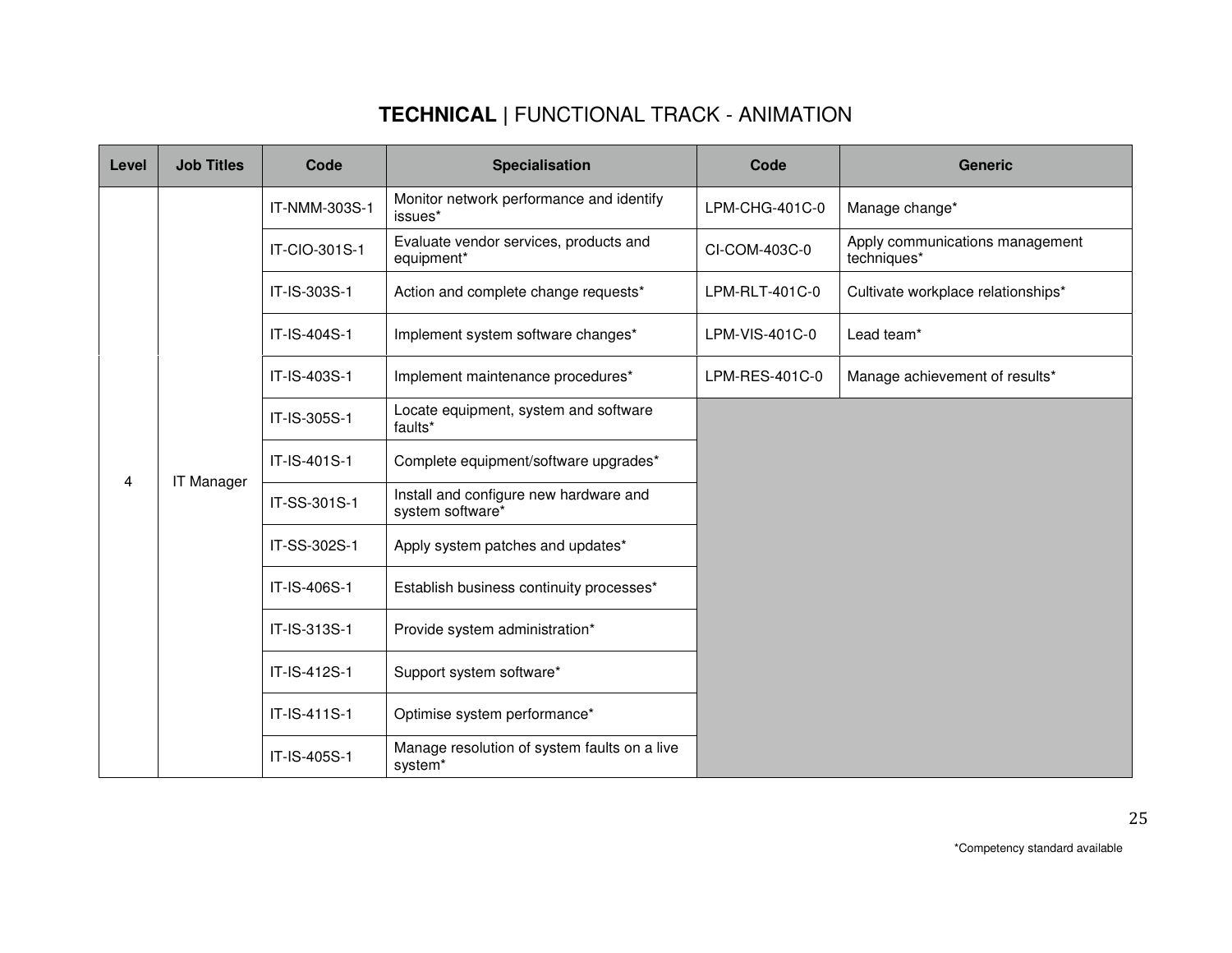| Level | <b>Job Titles</b> | Code          | <b>Specialisation</b>                                               | Code           | <b>Generic</b>                                       |
|-------|-------------------|---------------|---------------------------------------------------------------------|----------------|------------------------------------------------------|
|       |                   | IT-IS-402S-1  | Coordinate change requests*                                         |                |                                                      |
|       |                   | IT-IS-315S-1  | Create and maintain technical<br>documentation*                     |                |                                                      |
|       |                   | CI-AN-411S-0  | Create fluid, particle and rigid body effects*                      | LPM-CHG-401C-0 | Manage change*                                       |
|       |                   | CI-AN-406S-0  | Apply advanced compositing techniques*                              | CI-COM-403C-0  | Apply communications management<br>techniques *      |
| 4     | Technical         | CI-AN-418S-0  | Operate visual effects online console to<br>produce visual effects* | LPM-RLT-401C-0 | Cultivate workplace relationships*                   |
|       | <b>Director</b>   | CI-AN-420S-0  | Create new script to produce desired lighting<br>solutions*         | LPM-VIS-401C-0 | Lead team*                                           |
|       |                   | CI-AN-421S-0  | Design and create animation rig for 3D<br>objects*                  | LPM-RES-401C-0 | Manage achievement of results*                       |
|       |                   | CI-AN-419S-0  | Create advanced textures for 3D models*                             |                |                                                      |
| 3     | Render            | CI-AN-330S-0  | Implement lighting scripts*                                         | CI-COM-304C-0  | Communicate effectively in a creative<br>environment |
|       | Wrangler          | CI-AN-333S-0  | Manage and maintain the render farm*                                |                |                                                      |
|       |                   | IT-NMM-303S-1 | Monitor network performance and identify<br>issues*                 | CI-COM-304C-0  | Communicate effectively in a creative<br>environment |
| 3     | Systems           | IT-IS-303S-1  | Action and complete change requests*                                | IT-IS-406S-1   | Establish business continuity processes*             |
|       | Administrator     | IT-IS-316S-1  | Connect internal hardware components*                               | IT-CIO-513S-1  | Manage innovation and continuous<br>improvement*     |
|       |                   | IT-IS-404S-1  | Implement system software changes*                                  | IT-CIO-518S-1  | Implement change management process*                 |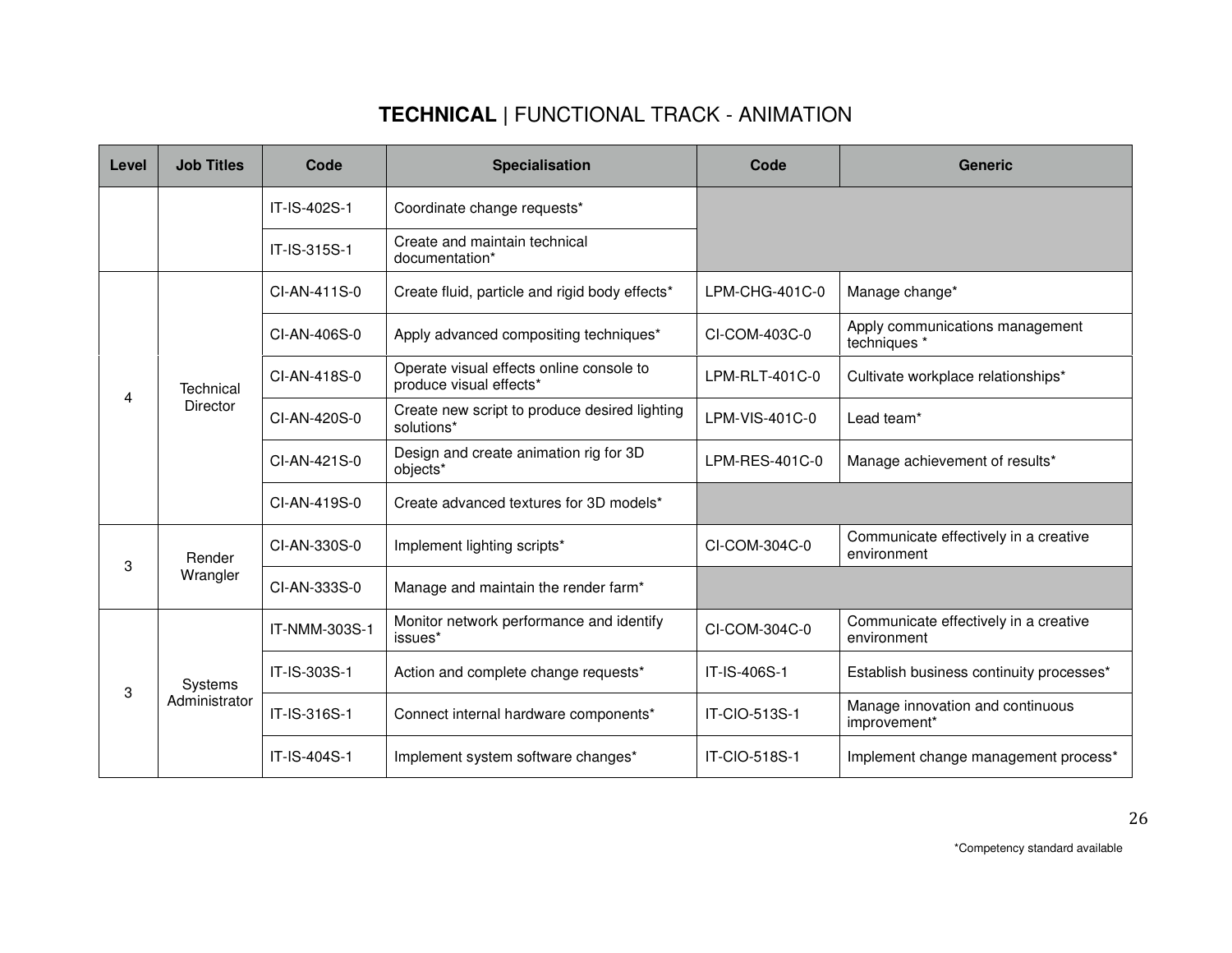| Level | <b>Job Titles</b> | Code          | <b>Specialisation</b>                                       | Code | <b>Generic</b> |
|-------|-------------------|---------------|-------------------------------------------------------------|------|----------------|
|       |                   | IT-IS-306S-1  | Maintain equipment and software in working<br>order*        |      |                |
|       |                   | IT-IS-403S-1  | Implement maintenance procedures*                           |      |                |
|       |                   | IT-IS-305S-1  | Locate equipment, system and software<br>faults*            |      |                |
|       |                   | IT-IS-401S-1  | Complete equipment/software upgrades*                       |      |                |
|       |                   | IT-SS-301S-1  | Install and configure new hardware and<br>system software*  |      |                |
|       |                   | IT-SS-302S-1  | Apply system patches and updates*                           |      |                |
|       |                   | IT-IS-313S-1  | Provide system administration*                              |      |                |
|       |                   | IT-IS-411S-1  | Optimise system performance*                                |      |                |
|       |                   | IT-IS-412S-1  | Support system software*                                    |      |                |
|       |                   | IT-CIO-509S-1 | Implement new technologies for business*                    |      |                |
|       |                   | IT-CIO-519S-1 | Conduct research to evaluate new<br>technologies*           |      |                |
|       |                   | IT-CIO-301S-1 | Evaluate vendor services, products and<br>equipment*        |      |                |
|       |                   | IT-CIO-517S-1 | Review and plan for risk to business solution<br>providers* |      |                |
|       |                   | IT-CIO-402S-1 | Develop a feasibility report*                               |      |                |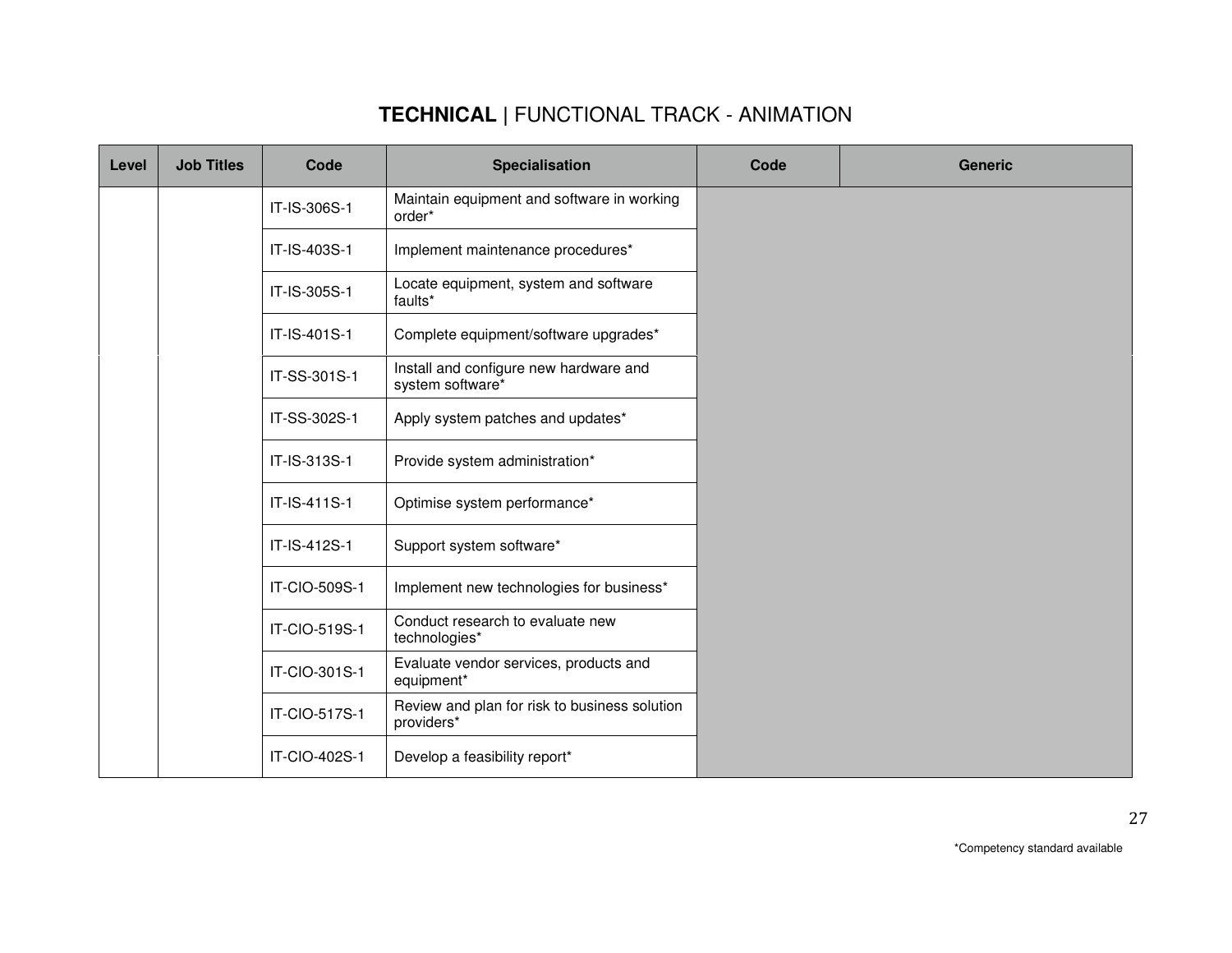| Level | <b>Job Titles</b>                                            | Code         | <b>Specialisation</b>                                         | Code          | <b>Generic</b>                                       |
|-------|--------------------------------------------------------------|--------------|---------------------------------------------------------------|---------------|------------------------------------------------------|
|       |                                                              | CI-AN-339S-0 | Program high-end lighting solutions for the<br>production*    | CI-COM-304C-0 | Communicate effectively in a creative<br>environment |
|       | Programmer<br>Developer /<br>System<br>Programmer<br>/ Flash | CI-AN-335S-0 | Write script using software embedded<br>language <sup>*</sup> |               |                                                      |
|       |                                                              | IT-IS-303S-1 | Action and complete change requests*                          |               |                                                      |
|       |                                                              | IT-IS-403S-1 | Implement maintenance procedures*                             |               |                                                      |
|       |                                                              | IT-IS-305S-1 | Locate equipment, system and software<br>faults*              |               |                                                      |
|       |                                                              | IT-IS-315S-1 | Create and maintain technical<br>documentation*               |               |                                                      |
| 3     |                                                              | IT-DM-301S-1 | Use SQL to create database structures and<br>manipulate data* |               |                                                      |
|       |                                                              | IT-DM-305S-1 | Perform data migration*                                       |               |                                                      |
|       | Developer                                                    | IT-DD-302S-1 | Build a graphical user interface (GUI)*                       |               |                                                      |
|       |                                                              | IT-DD-306S-1 | Maintain open source code programs*                           |               |                                                      |
|       |                                                              | IT-DD-305S-1 | Develop program*                                              |               |                                                      |
|       |                                                              | IT-DD-301S-1 | Develop web services. *                                       |               |                                                      |
|       |                                                              | IT-DD-401S-1 | Integrate relational database in software<br>systems*         |               |                                                      |
|       |                                                              | IT-DD-402S-1 | Build enterprise components*                                  |               |                                                      |